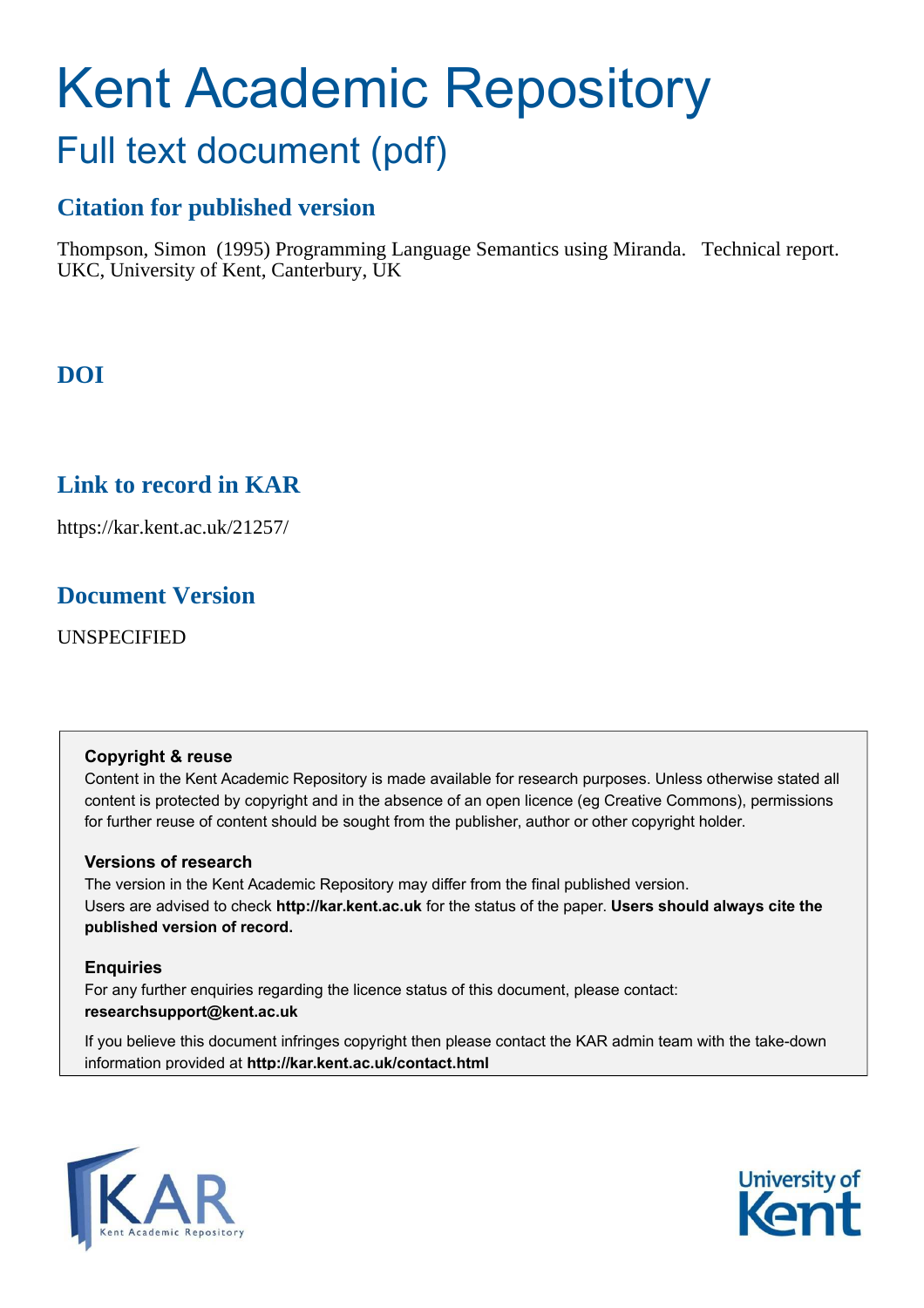## **Programming Language Semantics using Miranda**

*Simon Thompson*

#### *ABSTRACT*

This paper explains the use of the functional programming language Miranda as a vehicle for describing the semantics of imperative programming languages. In particular we give a Miranda denotational description of a substantial subset of a Pascal-like language, describing a number of variants of the semantics, including parameter passing by value-result, dynamic binding of values to names and a simple semantics of jumps.

We also give an executable operational semantics of our basic language, as well as a compiler for this language into a simple stack machine, which is itself modelled in Miranda.

### **Introduction**

This paper gives a concise description of various semantic features of Pascal-like languages (Pascal, Modula-2, Modula-3, Ada and so on) written using functions described in the Miranda<sup>1</sup> programming language. Further details about Miranda can be found in [Thompson]. The paper is intended to provide a reference document for the Miranda semantics we have implemented, rather than a general introduction to programming language semantics. We expect that the material here would be used as a part of a course in which the principles of semantics were explained.

The approach we adopt to semantics is best described by [Tennent] which gives an excellent overview of the way in which programming languages work. In particular we use the following ideas.

- Tennent discusses two kinds of value for a variable name: the l-value and the r-value. The l-value of a variable is the storage location denoted by the variable, in other words the interpretation of the variable when it appears on the left-hand side of an assignment. The r-value is the value stored in that location — the value the variable has when it appears on the right of an assignment.
- He also makes a separation of the model of values into two parts: an environment which associates names with their values — in particular associating a location with a variable name — and a store which associates each location with the value stored therein. (In the rest of the paper we will use the terms 'store' and 'state' interchangeably.)

The paper is structured as follows. In Section 1 we give an introduction to the syntax of our simple 'basic' language, and we follow this with its semantics in Section 2. Section 3 extends the language to include definitions and block structure, whilst in Section 4 we treat some variants of the language, including a number of parameter passing mechanisms, a semantics for jumps and an explanation of side-effects.

Section 5 gives a description of an operational semantics of the basic language, and Section 6 shows how the language can be compiled and executed on a simple stack-based abstract machine which is itself described in Miranda.

<sup>&</sup>lt;sup>1</sup> Miranda is a trademark of Research Software Limited.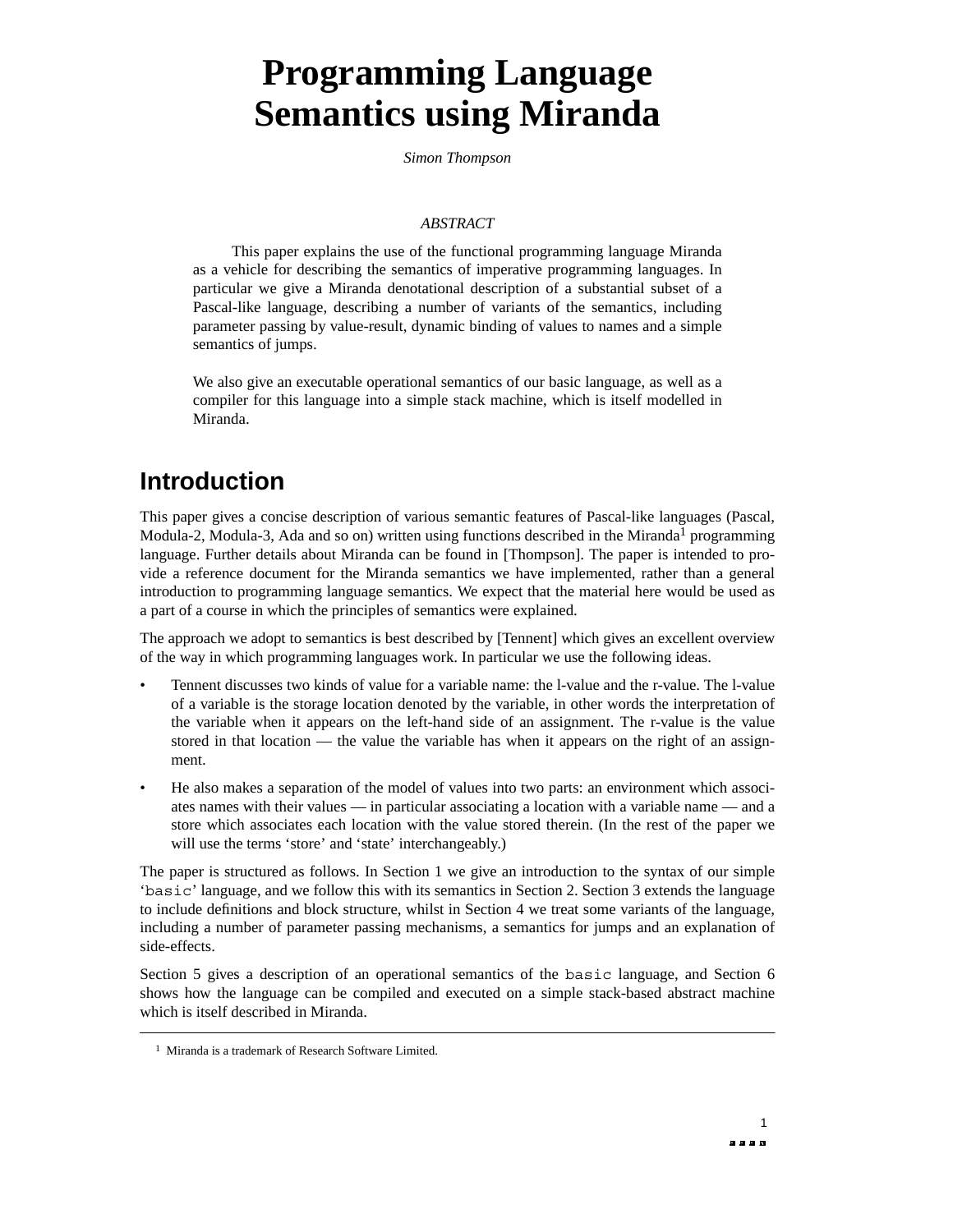We make some observations about the approach of the paper in Section 7, and in an Appendix we give an informal explanation of the foundations of a domain-theoretic explanation of recursion.

The code for the functions is to be found under the URL

http://www.ukc.ac.uk/computer\_science/Miranda\_craft/semantics.html

This code is divided into a number of directories, within which a uniform naming convention is observed; for instance, the file named

```
command_values.ins
```
will always contain the function(s) interpreting commands.

I am very grateful to Howard Bowman and Steve Hill for their comments on a draft of this paper.

### **1 Abstract Syntax in Miranda**

Before we can give a formal description of the semantics of various languages, we need some way of representing the parsed form of sentences in a formal way. As we have chosen Miranda as our formal language, we need to represent parse trees, or the 'abstract syntax' of our languages in Miranda.

Our first example language is a simple single-typed language with global integer variables. The control constructs are those of most Pascal-like languages, with a null command (skip) added.

```
skip
if .. then .. else ..
while .. do ..
repeat .. until ..
 .. ; .. ; ..
 .. := ..
```
Parse trees can be represented using algebraic types — our type of commands will be

```
command ::= Skip |
            If Then Else b expr command command |
            While Do b expr command |
            Repeat Until command b expr |
            Sequence [command] |
            Assignment ident expr
```
Looking at a While Do node, for instance, we see that it has two sub-trees, the first a boolean expression (b  $\exp(r)$  and the second a command. Observe that we have used a Miranda list type in our abstract syntax for a sequence of commands.

The representation we use bears a strong resemblance to BNF — we use  $\cdot$  : = as a symbol, but more significantly the general form of the expressions mirrors BNF,  $\vert$  delimiting alternatives and  $\vert \cdot \vert$ . indicating '0 or more occurrences of'. In effect, we can go mechanically from BNF to Miranda.

Our language contains integer and boolean expressions  $(\exp r, b \exp r)$ , which are built from unary and binary operations and binary relations, in the standard way. For completeness we list their formal representation now.

```
expr ::= Var ident |
         Num num |
         Apply nop nop expr expr |
         Apply_monop monop expr
```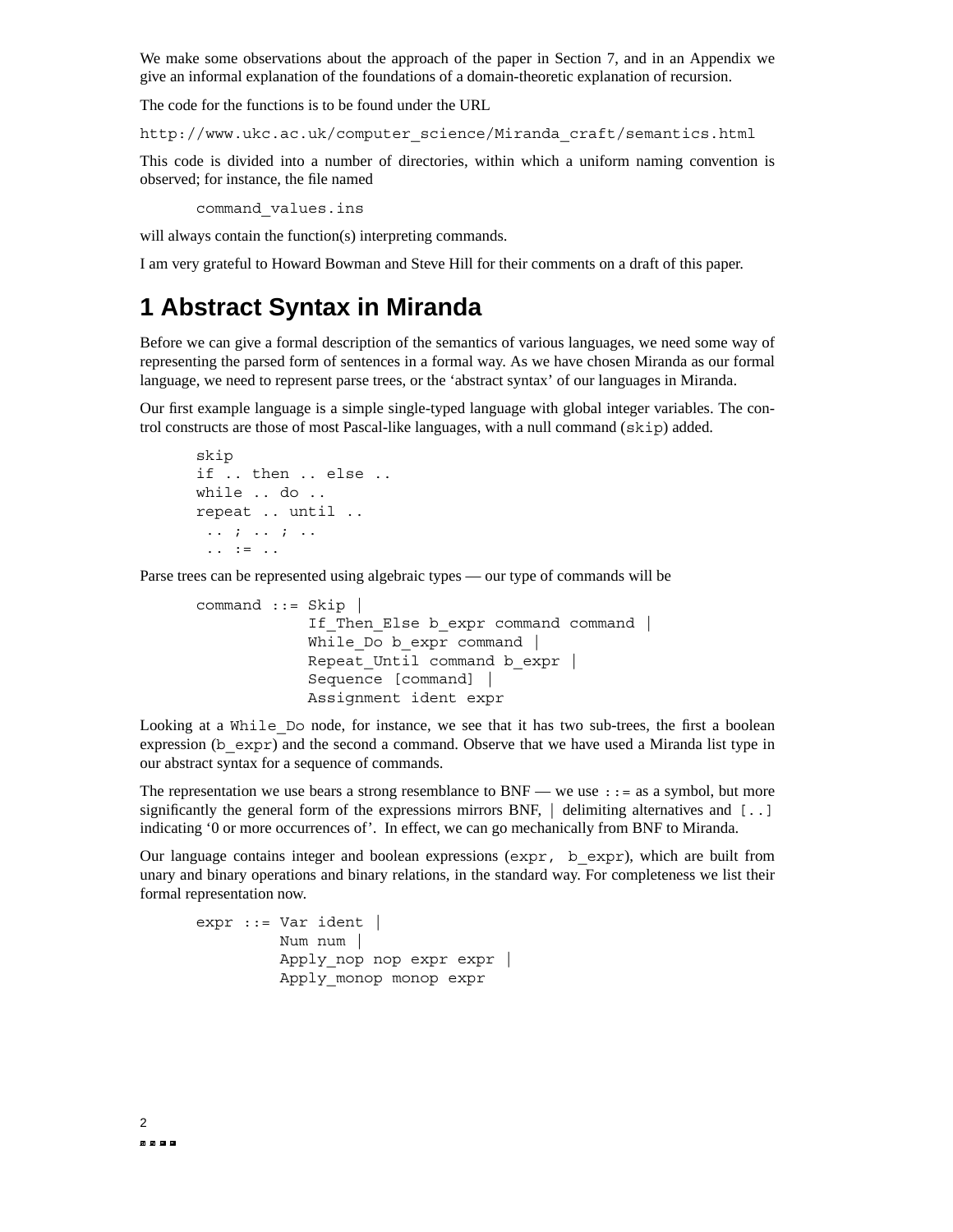```
b expr ::= Bool bool |Apply rel rel expr expr |
           Apply bop bop b expr b expr |
           Apply monbop monbop b expr
nop ::= Add | Subtract | Multiply
monop ::= Abs | Minus
rel ::= Greater | Greater_eq | Equal
bop := And \vert Or
monbop ::= Not
ident ::= Name [char]
```
It is simple to define pretty printing functions for this syntax. The functions are defined by recursion over the structure of the expressions in the way that we would expect, and show in a graphic way how the algebraic types contain the parsing information. For example, in printing an expr in fully parenthesised form we write

```
e pretty (Num n) = show n
e_pretty (Apply_nop op e1 e2)
 = "("++ e_pretty e1 ++ nop_pretty op ++ e_pretty e2 ++ ")"
```
among the equations of the definition of e\_pretty.

In the distribution, the syntactic types are to be found in the files

```
abstract_syntax.m
```
### **2 The denotational semantics of commands**

#### **2.1 Introduction**

This section starts our elucidation of the denotational semantics of various linguistic features. We are eventually aiming to provide a full description in Miranda, but we shall try to reach this gradually, concentrating on the main features of the semantics, and ignoring some of the more mundane operations. The files containing the Miranda sources for the functions here are contained in the directory

basic

which forms part of the distribution.

In the discussion of each semantic feature we shall go through three stages:

- Identify the data types upon which the semantics is based, such as stores and env.
- Identify the types of the semantic functions we shall define.
- Define the semantic functions themselves.

This separation of concerns is as important here as it is in programming  $-$  it gives us some control over how we perform a complex task.

#### **2.2 The data types**

We are looking at an extremely simple language here. In particular, names or identifiers are bound to the same locations for the whole of a program, as there are no local variable declarations, or indeed any definitions at all. Because of this we don't need an environment to describe bindings, so we can think of stores thus:

```
stores == ident -> values
```
where values  $==$  num. A member of the type stores associates values with identifiers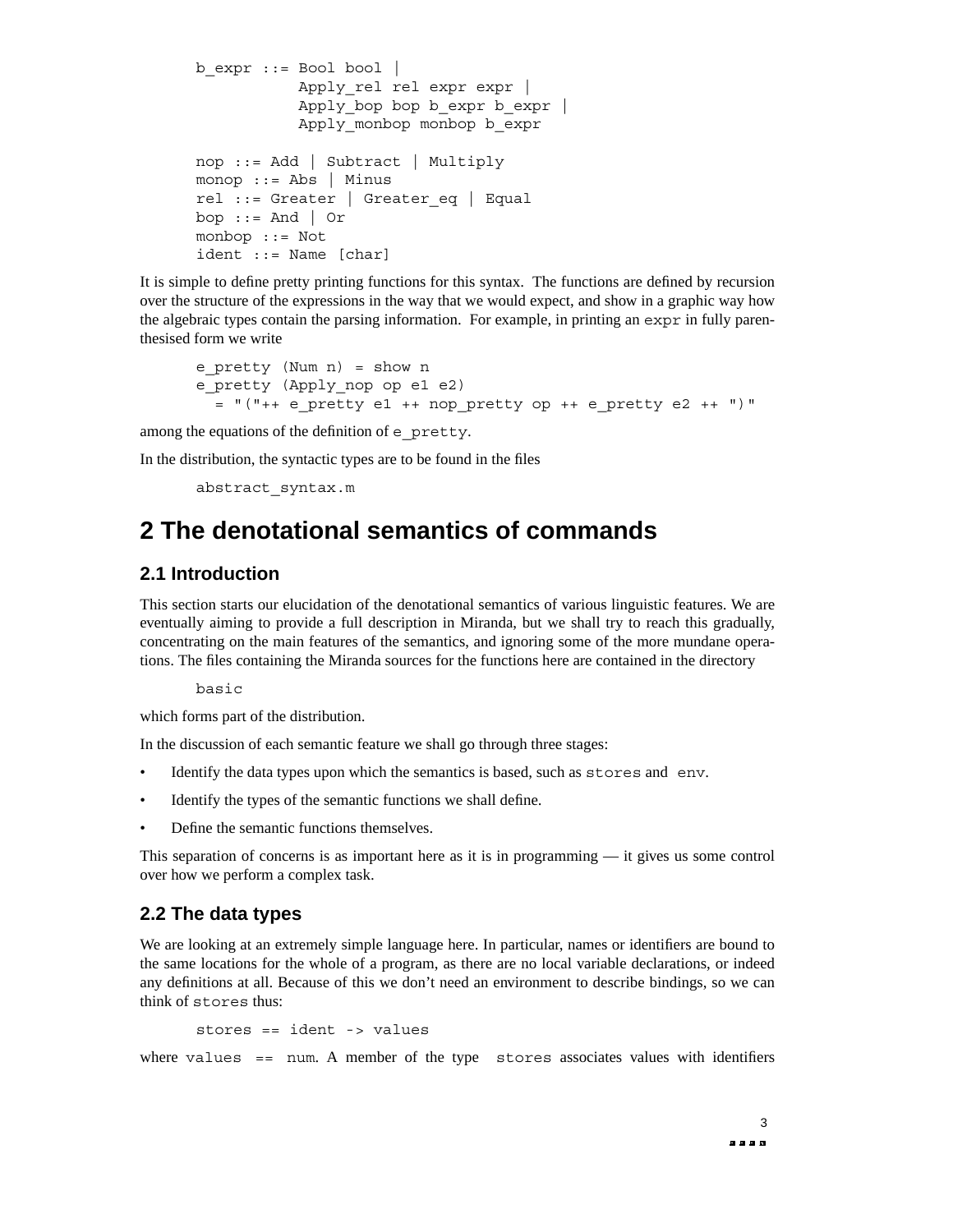directly. Note that this circumstance is only temporary; for the more complex languages we see below we shall use an environment and store respectively to model definitions and storage. In the distribution, the types listed here are to be found in the file

semantic\_types.m

#### **2.3 The types of the semantic functions**

The main function of interest is that which interprets commands. The crux of the denotational approach is that we see the effect of a command as a function, which takes the store before the command is performed as input and which returns the store after the command is performed. This means that we interpret each command as being of type stores -> stores, and the function which gives commands values will be

command\_value :: command -> stores -> stores

The values of expressions depend on the values held in the store, and so their interpretation functions will be:

```
expr value :: expr -> stores -> values
b_expr_value :: b_expr -> stores -> bool
```
We shall want to manipulate stores, and in particular to perform two operations. First, in evaluating expressions we shall need to lookup values of identifiers:

lookup :: ident -> stores -> values

In interpreting assignment commands (and indeed all commands, indirectly) we need to be able to update the value stored in a particular variable:

update :: stores -> ident -> values -> stores

Another approach to modelling the store would declare the type as an abstype carrying the operations to lookup, update and initialise a store.

These are the major functions that we shall use — others we need give meaning to operations, relations etc. Their types can be found in the file

sem fun types.ins

This file is inserted (textually) rather than included as a module; this is because it it not possible to separate type declarations from their corresponding function definitions in Miranda.

#### **2.4 The function definitions themselves**

The major definition is that of

command\_value :: command -> stores -> stores

The definition is written using a case analysis over the type command; the definition is found in the file command values.ins We go through this definition now, case by case.

command\_value Skip st = st

The effect of the command Skip is to leave the state st unchanged.

command\_value (If\_Then\_Else e c1 c2) st = command value c1 st, if b expr value e st = command\_value c2 st , otherwise

In interpreting (If Then Else e c1 c2) first evaluate e in the state st. If its value is True, then output the state resulting from performing  $c1$  in state st, that is command value c1 st; otherwise perform c2, that is output command\_value c2 st.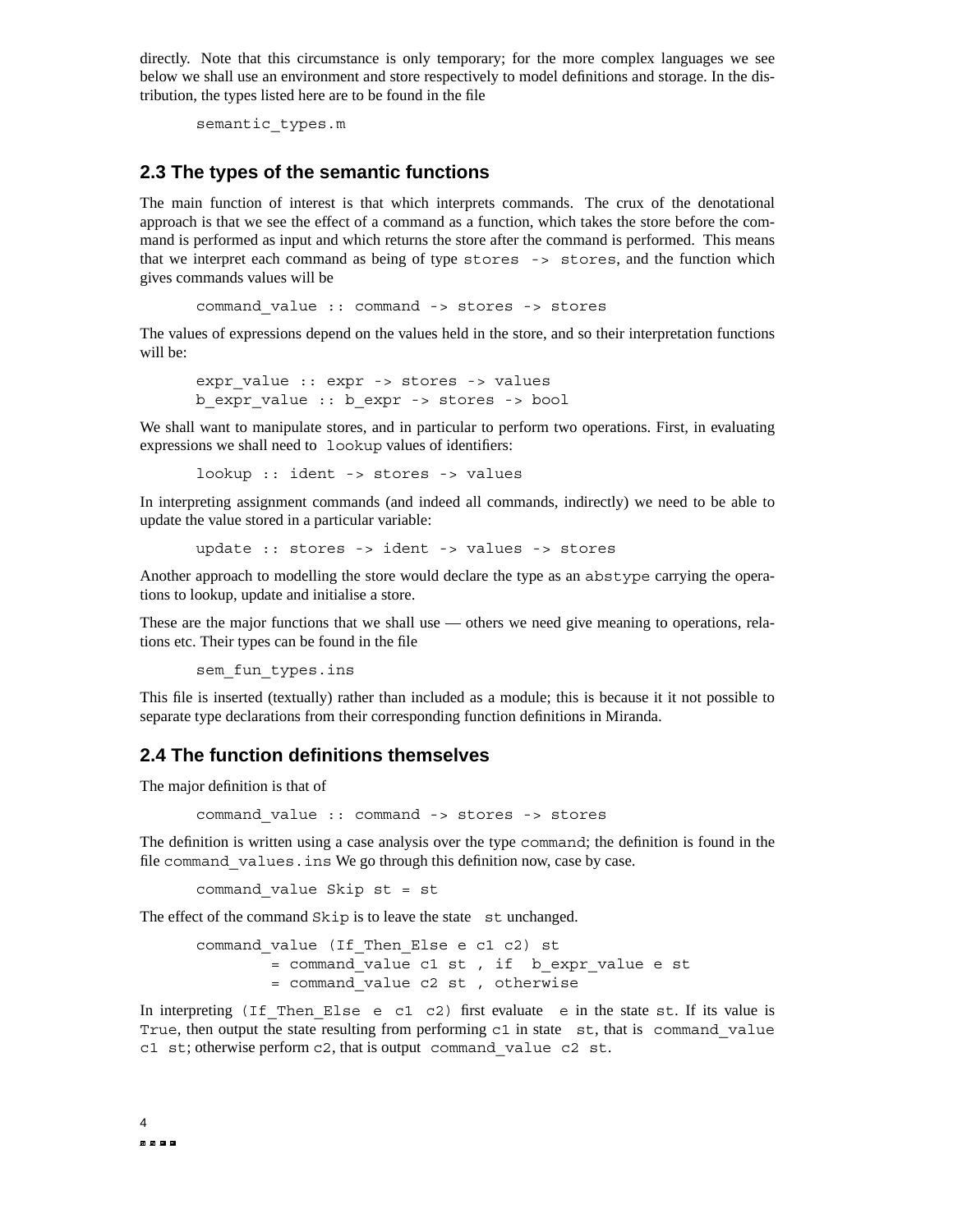```
command_value (While_Do e c) st
       = command_value (While_Do e c) (command_value c st)
               , if b expr value e st
       = st , otherwise
```
The while-loop is modelled thus: first evaluate the condition e in state st, that is, find b expr value e st. If the result is False then do not modify the store, so we return st as result. Otherwise, we find the result of performing c in  $st$ , that is evaluate

command\_value c st

and pass the result back to the function which interprets the loop, i.e.

command\_value (While\_Do e c)

Note that we have used recursion to explain the (iterative) while-loop. In a similar way we explain the repeat-loop:

```
command_value (Repeat_Until c e) st
        = command_value (Repeat_Until c e) st'
               , if \sim (b expr value e st')
        = st' , otherwise
          where
          st' = command_value c st
```
Observe that the condition is evaluated in the state  $st'$ , the state resulting from performing command c in state  $st$ : we perform the command before making the first test, in other words. How are we to explain the effect of a sequence of commands  $c1$ ; $c2$ ;..;ck? There are two cases, depending whether the list is empty or not. An empty list has the effect of a null command,

command\_value (Sequence []) st = st

while the effect of the list Sequence  $(c:cs)$  is that of c followed by Sequence cs.

command\_value (Sequence (c:cs)) st = command\_value (Sequence cs) (command\_value c st)

The point comes when we have to explain our primitive command, that of assignment. Using the update function and expr\_value this is easily done:

```
command_value (Assignment i e) st
        = update st i (expr_value e st)
```
In our definitions we have used the expression evaluation functions and the two store manipulation functions. Now is the time to define them. First we define the latter. Recall that

stores == ident -> values

so that to look up the value of an identifier in a store we simply apply the store to the identifier:

lookup :: ident -> stores -> values lookup i  $st = st i$ 

The result of updating a store, update st i val should yield the same values as st, except when evaluated on  $\pm$ , when the value value is to be returned:

update :: stores -> ident -> values -> stores update st i val  $j = st j$ , if i  $\tilde{i} = j$ = val , otherwise

Note that in this definition we are defining the function update st i val by saying how it behaves when applied (to  $\dagger$ ).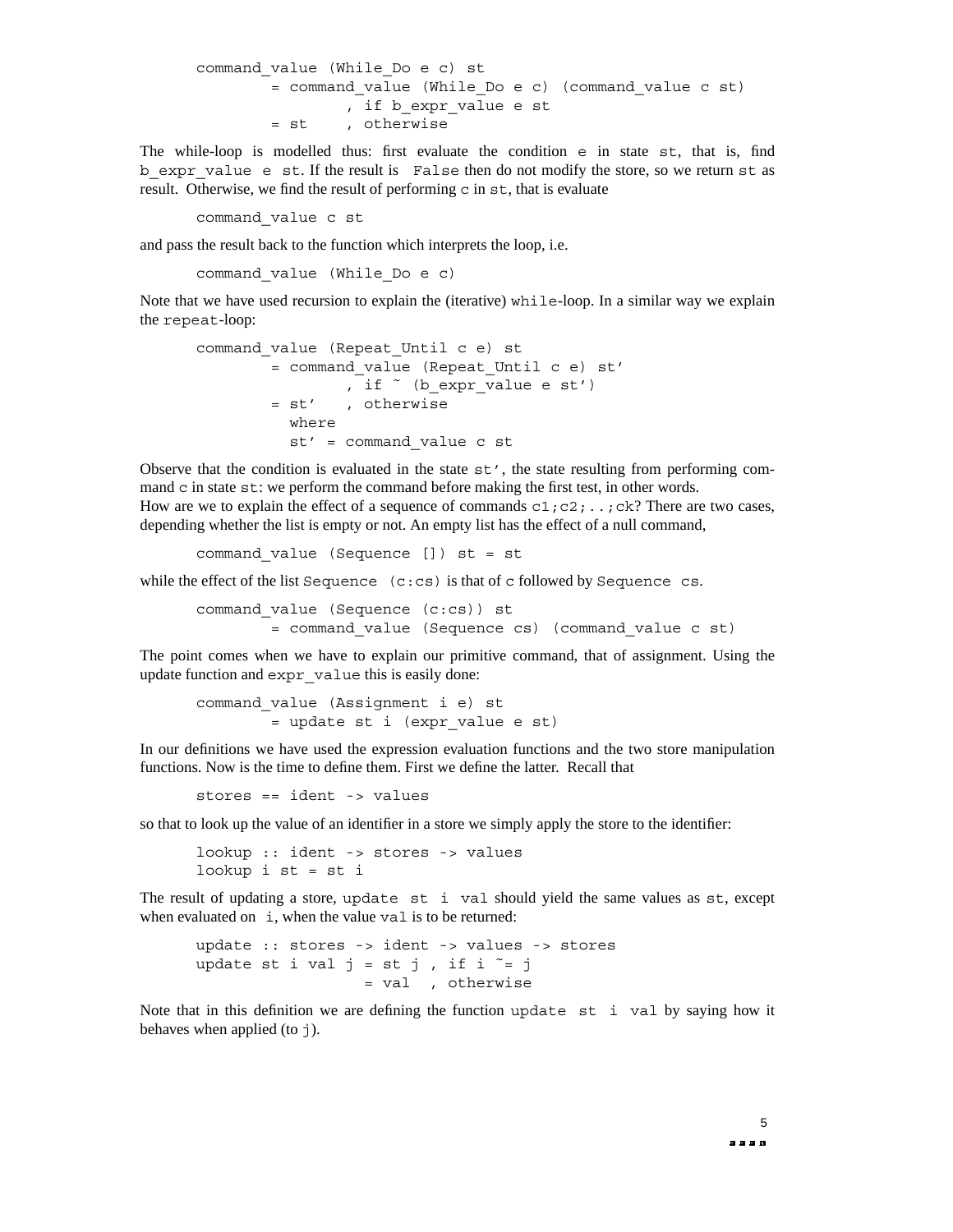#### **2.5 Definition of the other functions**

Now we explain how expressions are evaluated. The values of variables are given by lookup, number literals are interpreted in the obvious way, and in composite expressions we apply the operator to the values of the subexpressions which form its arguments:

```
expr value :: expr -> stores -> values
expr value (Var i) st = lookup i st
expr value (Num n) st = nexpr_value (Apply_nop_f_e1 e2) st
        = (nop_value f) (expr_value e1 st) (expr_value e2 st)
expr value (Apply monop q e) st
        = (monop_value g) (expr_value e st)
```
Boolean expressions are interpreted in the same way as expressions, using the usual recursive algorithm.

```
b_expr_value :: b_expr -> stores -> bool
b expr value (Bool tv) st = tvb_expr_value (Apply_rel re e1 e2) st
        = (rel_value re) (expr_value e1 st) (expr_value e2 st)
b_expr_value (Apply_bop bo b1 b2) st
        = (bop_value bo) (b_expr_value b1 st) (b_expr_value b2 st)
b_expr_value (Apply_monbop mbo b) st
        = (monbop_value mbo) (b_expr_value b st)
```
Finally the operators have to be given values. Note that since nop—value takes no argument of type stores, their values are independent of the machine state, as we would hope! We show the function nop\_value as an example; the others are similar.

```
nop_value :: nop -> (values -> values -> values)
nop value Add = (+)nop value Subtract = (-)nop value Multiply = (*)
```
The file containing these definitions is

```
expr_values.ins
```
#### **2.6 Conclusion**

We have shown how to model commands as store transformation functions. To re-iterate, a command can be thought of as a function which takes the store before execution as input and produces as output the store after execution. We showed how to model various primitive, alternative and iterative constructs.

It is interesting to review the dependencies between the major semantic functions. In interpreting programs (which are commands) by means of the function command\_value, we need to interpret expressions and boolean expressions, so we call expr\_value and b\_expr\_value which itself calls expr\_value.

The reader might like to think about how in this semantics to interpret

if .. then .. for <ident> := <expr> to <expr> do <command>

and the parallel assignment command

 $v1, v2, \ldots, vk := e1, e2, \ldots, ek$ 

which is intended to assign the values of  $e_1, e_2, \ldots, e_k$  to the variables  $v_1, v_2, \ldots, v_k$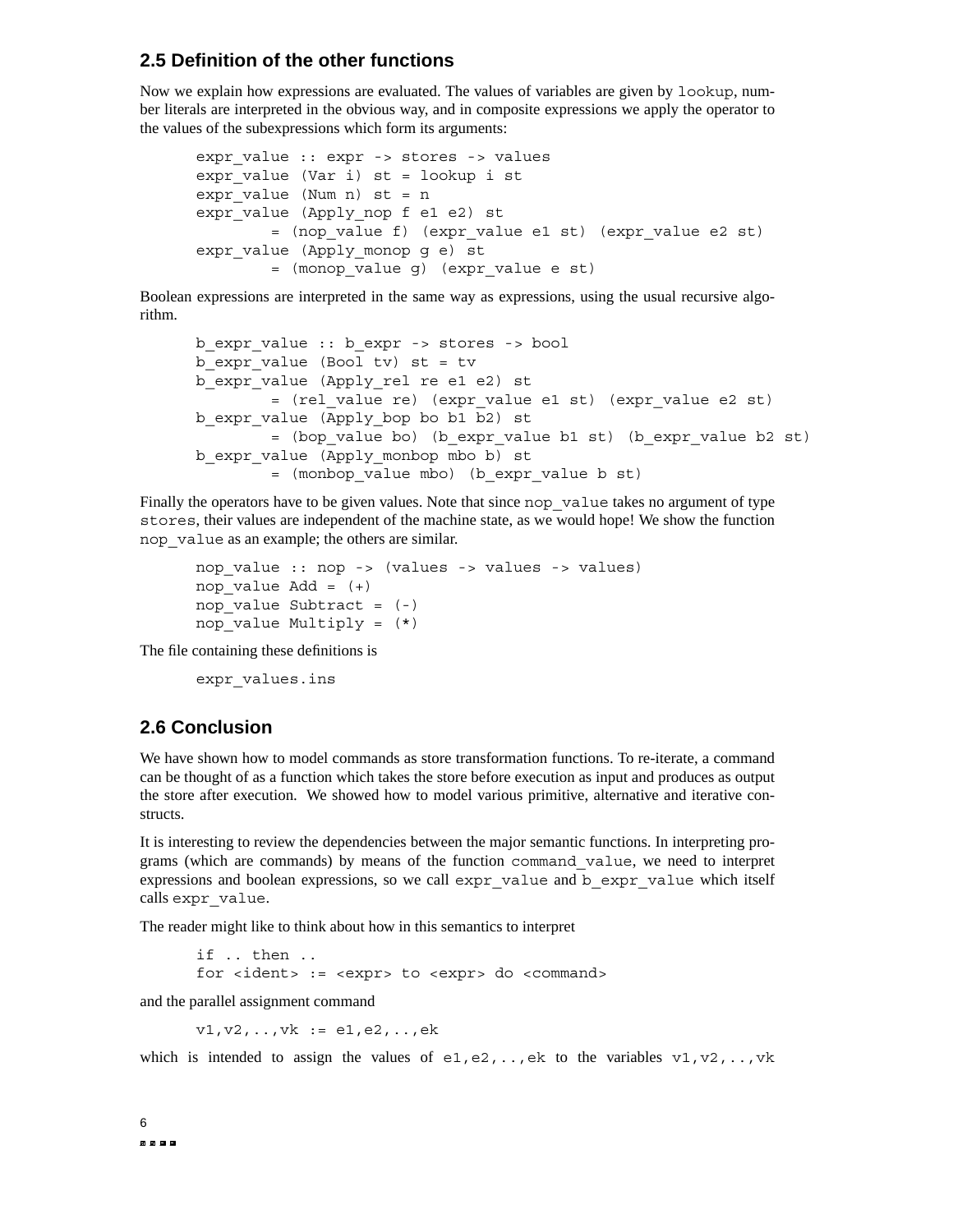simultaneously.

In the distribution directory, basic, can be found the file putting together the various semantic files:

semantics.m

The top-level file

top\_level.m

also includes an examples file and the pretty printing functions. It is this file which should be loaded into Miranda for the semantics to be executed.

### **3 Definitions and abstractions**

#### **3.1 Introduction**

In Section 2 we discussed the semantics of commands and expressions, or at least that part of expression semantics which deals with side-effect-free expressions. Here we consider two more categories of program component; we investigate how to model definitions of constants, variables and procedures, and how to treat the abstraction implicit in a procedure definition. (We shall mention the final category of sequencers in Section 4.6.) The directory containing the sources of this material is

full

We can first get an informal idea of what we shall be doing by explaining how we are going to augment our language to include these features. We shall keep the single data type of numbers, so as not to complicate the semantics overmuch.

Definitions will take the forms:

```
const c (27+32) ;
var eric ;
procedure fred ( x , joe , jack ) ;
  .. procedure_body ..
```
Procedures are called in the standard way, by naming them and listing their actual parameters. For instance, a valid procedure call is given by:

fred ( 27 , jack , eric + sid ) ;

We treat parameters as value parameters; we shall discuss other approaches in a subsequent section. Our final new control construct is the block which is the means by which we introduce local definitions:

```
begin block
  const c 17 ;
  procedure fred (y);
    .. body of fred ..
  const d (33.3+c) ;
  <command>
end block
```
The  $\leq$ command $\geq$  is the body of the block, and the definitions in the list of definitions are local to the block. The Pascal scoping discipline says roughly that an identifier is in scope after its definition, so that it can be used both in subsequent definitions and (recursively) within the definition itself. In the model we discuss here we adopt this, except that we don't allow recursive definitions. A later section studies recursive procedures.

How do we add to our abstract syntax? We augment the definition of command thus: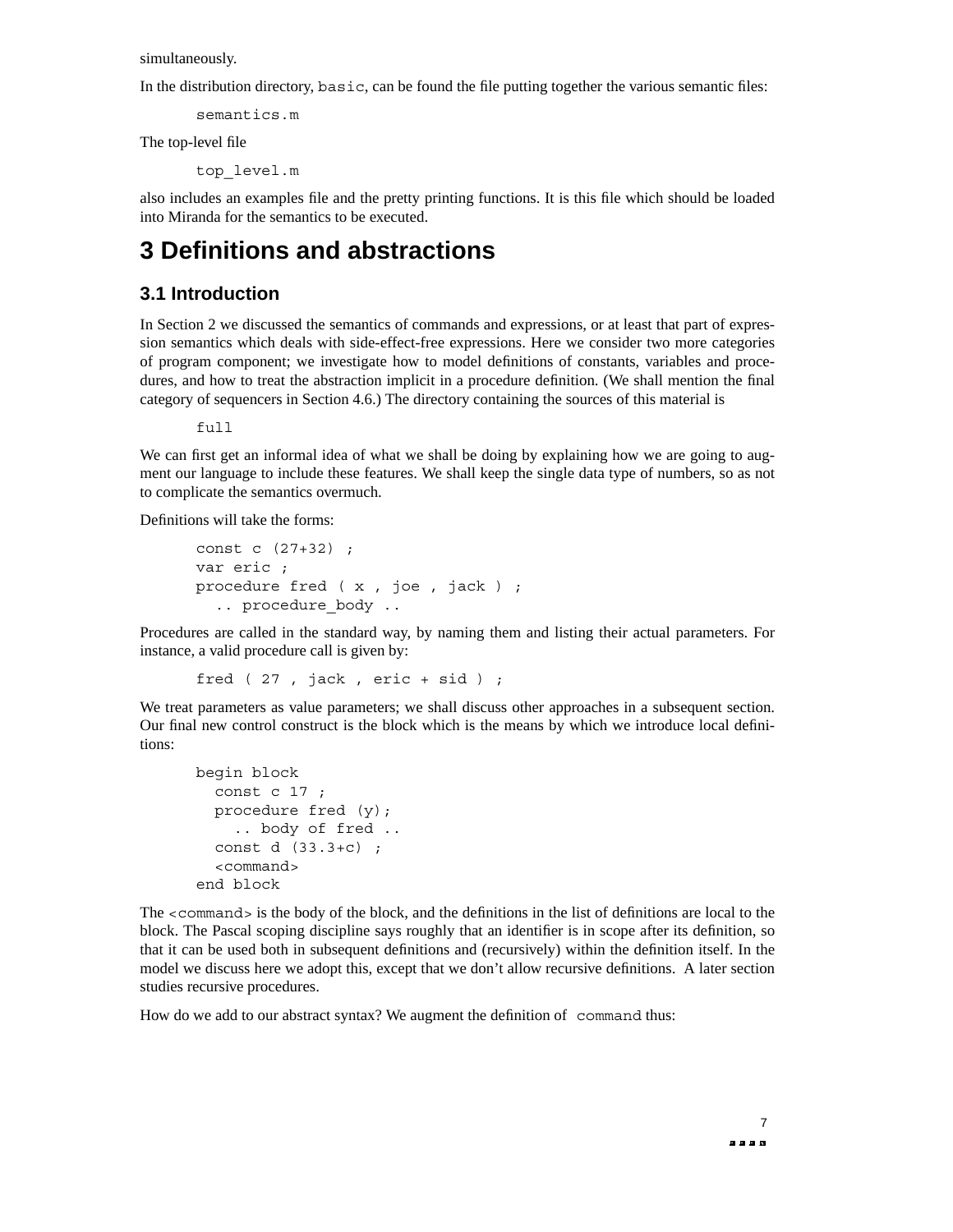```
command ::= .. | .. | ..
           Block [def] command |
            Call ident [expr]
```
The first addition is the syntax for a command block, and the second for procedure call — it includes the procedure identifier and the list of actual parameters. We describe the type def for definitions so:

```
def ::= Const ident expr |
        Variable ident |
        Procedure ident [ident] command
```
A definition can take one of three forms, a constant, variable or procedure definition. Note that the variable definition does not explicitly mention the location bound to the name; the location will be supplied by the storage allocation mechanism of the implementation. The procedure definition has three components — the name of the procedure, the list of names of the formal parameters and the command which is the body of the procedure.

Linked to our discussion of scopes above we can point out a highly desirable property of denotational semantics. This property is completeness. Because we write a function which describes the inputoutput relation, there is no room for ambiguity to creep in, as could easily happen in an informal description. What we get in our case is a particular, well-defined, action which may not be that action we (implicitly) expected, but which does at least prescribe the language in a definite way. This must be better than a system where a feature may be un- or under-defined.

#### **3.2 The types**

As we now have local definitions, we shall have to keep track of both how names are bound to locations (using the environment) and how values are associated with locations (using the store). The values associated with constants will be numbers and the values associated with variables will be locations. What will be the value associated with a procedure name?

We conceive of procedures as functions which take as input both the starting state and the parameter values, and which return the termination state. In other words, the type of procedures, proc will be given by

proc == ( stores , [values] ) -> stores

Our type of values will be

```
values ::= Number num |
          Loc locations |
           Abstract proc
```
The type of locations – the storage locations in memory – is modelled by num.

What will be the types of stores and environments? Remember that we want these to constitute a record of associations between names or locations and values. How this is done is irrelevant. For instance, environments are (or should be) defined by the action of the operations

find :: ident -> env -> values

which finds the value associated with an identifier in an environment:

bind :: ident -> values -> env -> env

which updates an environment with a new name-value binding, and

free :: env -> locations

which returns location which is unused in the environment. This function is used when interpreting variable declarations, at which point a name is associated with a 'new' piece of storage. We want to conceive environments as an abstract data type, in fact. It is clear that we can implement the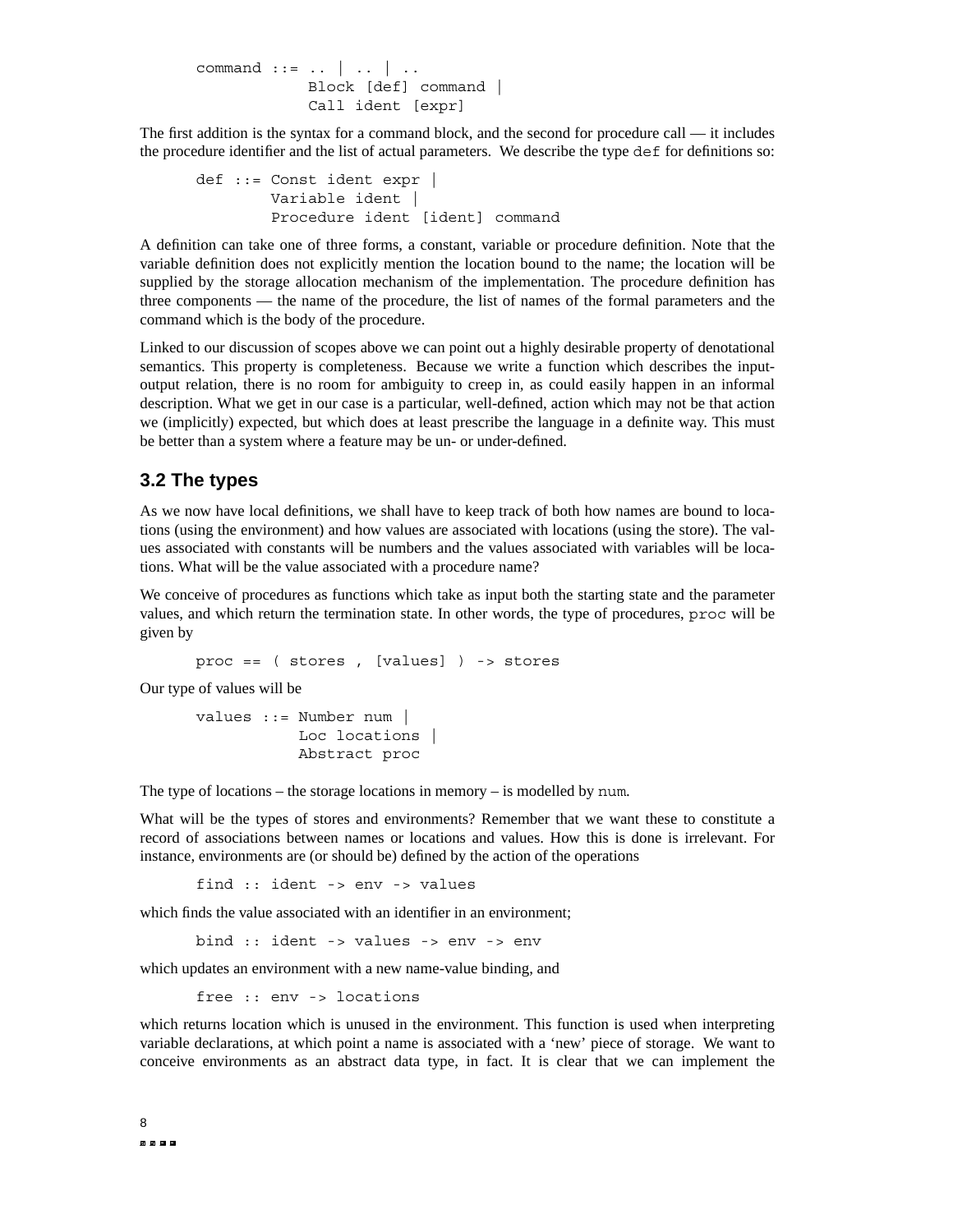environment type using lists (rather than the functions we used in Section 2 to model stores)

env == [(ident,values)]

the binding of a value v to an identifier i being registered by the presence of the pair  $(i, v)$  in the list.

Arguing similarly, we can implement stores as

stores == [(locations,values)]

(We could equally well use the implementation of Section 2, in fact.) These definitions are in the file

semantic\_types.m

#### **3.3 The types of the semantic functions**

In giving a value to an expression containing, for instance, both constants, whose values are held in an environment, and variables, whose r-values are located in a store, we need to supply information about both environment and store. We must modify the types of the expression evaluation functions thus:

```
expr value :: expr -> env -> stores -> values
b_expr_value :: b_expr -> env -> stores -> bool
```
In a similar way, a command yields a store transformation function only after we have interpreted the names used by the command. We must interpret commands in an environment:

command\_value :: command -> env -> stores -> stores

What is the effect of performing a definition? We keep a record of definitions in the environment, and so,

```
def value :: def -> env -> stores -> env
```
(We need the stores parameter to interpret the expressions which may lie on the right hand sides of definitions, e.g.:

const c (x+9.76) ;

where  $x$  is a variable. Note that we only resolve our constant definitions at run-time, unlike Pascal and related languages for which the evaluation is done at compile-time.)

As an abstract type, how does the store appear? We retain the functions

```
update :: stores -> locations -> values -> stores
lookup :: locations -> stores -> values
```
Our final semantic task is to interpret procedures like

procedure joe(y) ;  $x := y + x$ ;

It is usual to interpret the free names in a procedure, like  $x$ , in the environment in which the procedure is defined. This is called static binding; in contrast we can resolve the names in the prevailing environment when the procedure is called; this is called dynamic binding, and is discussed in Section 4.4. If  $x$  is a variable we only resolve its l-value in the definition environment, we find its r-value from the state in which the procedure is invoked. To re-iterate, state information is passed to the procedure body on call, and so no state information is needed in giving the procedure a value, as a state transition function:

```
proc_value :: [ident] -> command -> env -> values
```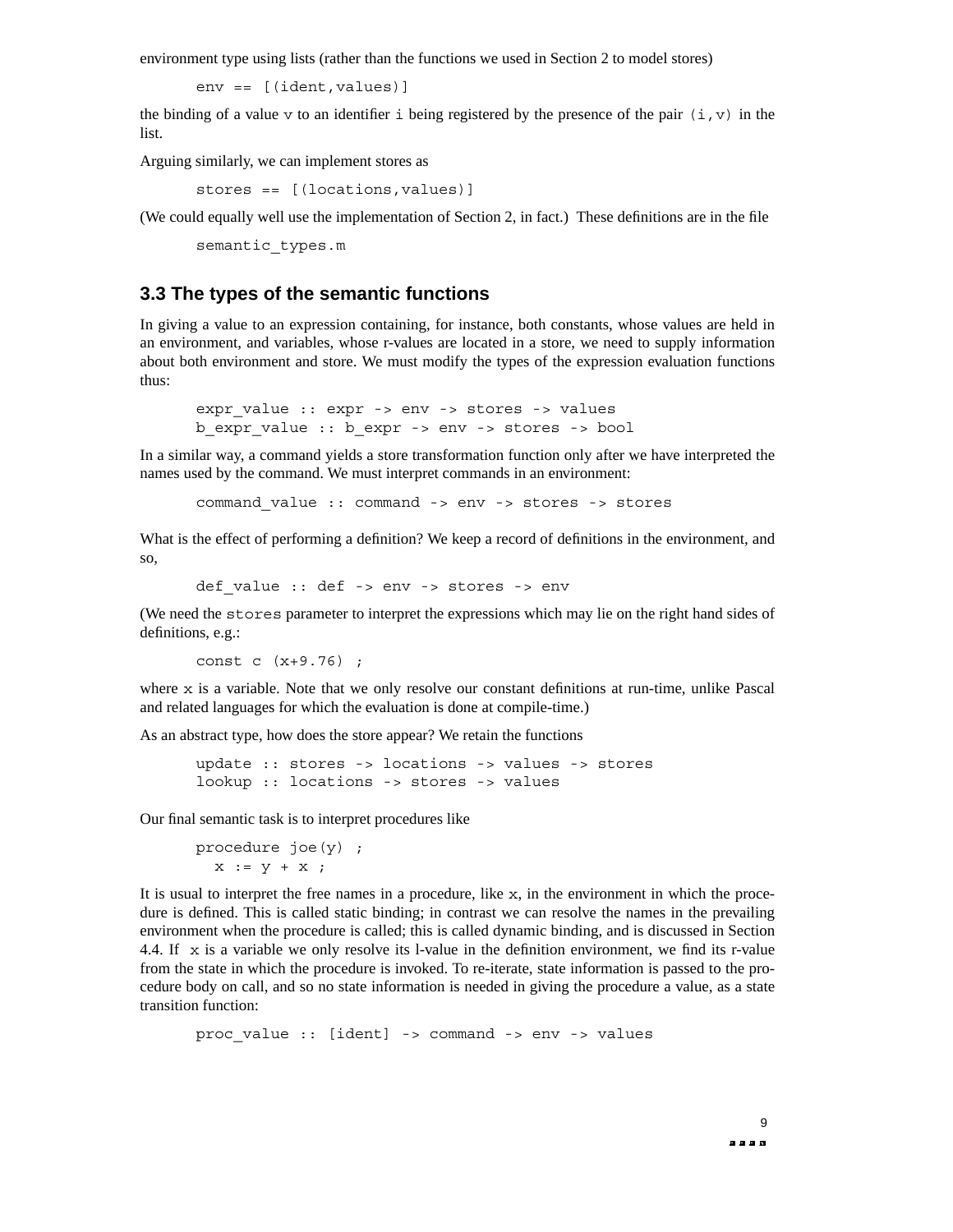In conclusion, note that we now interpret constructs relative to (at most) two objects, the state and the environment. We have had to modify our storage model to include an explicit allocation function. We introduced two new major semantic functions, def\_value and proc\_value, with the obvious intention. The declarations are found in

sem\_fun\_types.m

#### **3.4 The definition of the semantic functions.**

Here we define the new semantic functions, and explain how we extend command value to interpret our new commands Call and Block. Finally we explain how the definitions of Section 2 are modified to accommodate our change from the simple store model to the store/environment model.

Perhaps this is a good place at which to make an aside. One useful way of looking at denotational semantics is simply as a translation from a general (in this case imperative) programming language to a functional one. Some of the novelties (peculiarities?) which appear in the semantics can be explained by this. For example, because we don't have a state in a functional language, we have to pass explicit state (and environment) information to command, expressions etc. If we want to repeat a particular operation, this will be done by composing functions, recursion or iteration along a list. The functions map and foldr, foldl are iterators of this sort. Once we see that many of the definitions are standard functional 'idioms' it should be a lot easier to see the precise effect of the semantics.

#### **3.4.1 Definitions**

Definitions are intended to bind and we see that happening in the definition of

def value :: def -> env -> stores -> env

which proceeds by cases over the form of definition.

def\_value (Const id ex) en st  $=$  en' where en' = bind id val en val = (expr\_value ex en st)

In a constant definition, we evaluate the right hand side, giving val and then bind the result to the identifier. Note that we do not affect the state.

```
def value (Variable id) en st
        = en'
          where
          en' = bind id (Loc (free en)) en
```
In interpereting a variable declaration we allocate a new location, free en and bind the variable name to it.

Finally,

```
def value (Procedure id l c) en st
       = en'where
          en' = bind id val en
          val = Abstract (proc value 1 c en)
```
Find the value of the procedure using proc\_value and bind it to the procedure name. We return the updated environment together with the unmodified store. Note that the procedure body is itself interpreted relative to the environment en in which the procedure under definition does not itself appear. This means that, as we mentioned earlier, our procedures are not recursive.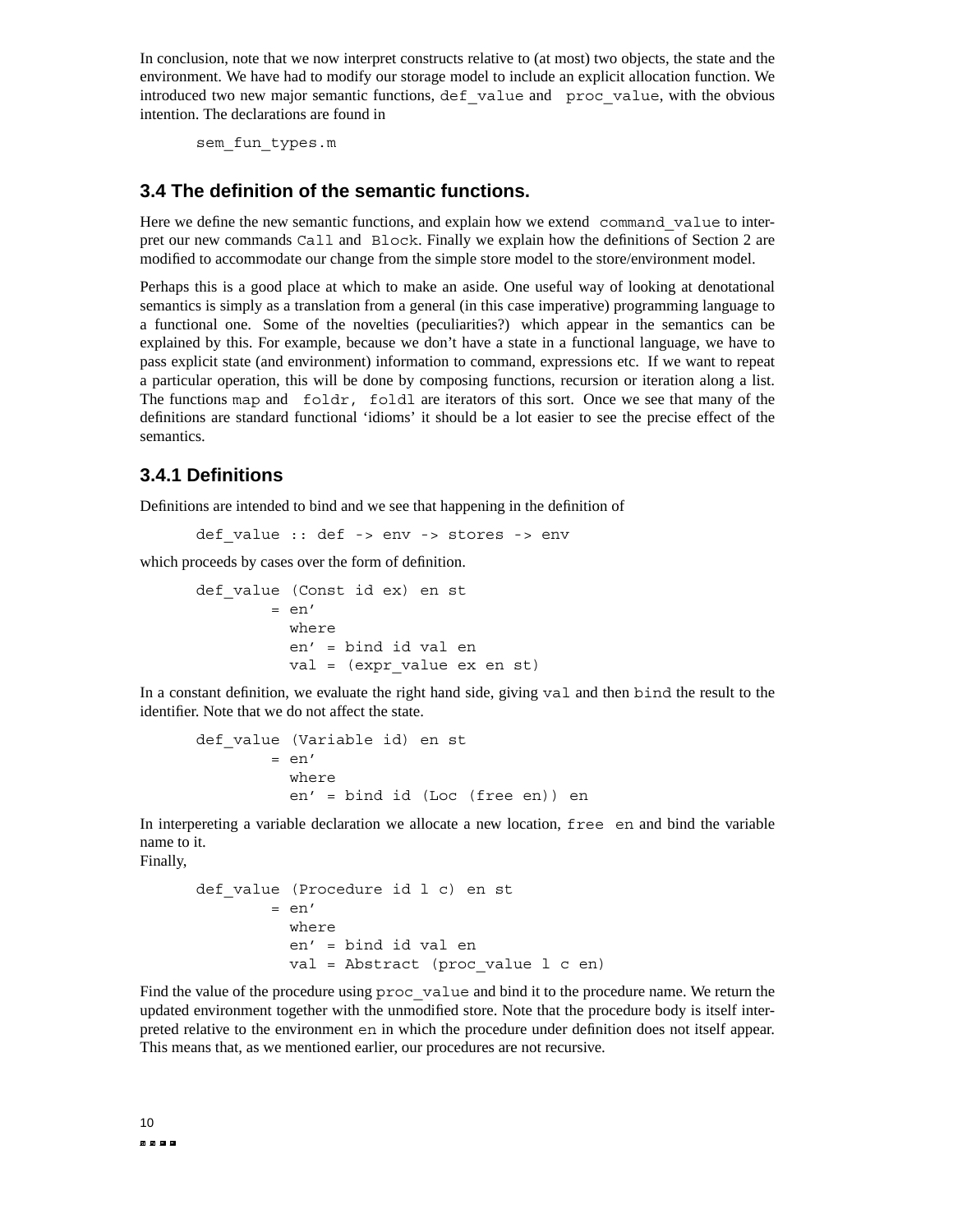#### **3.4.2 Commands**

There is a strong correspondence between block entry and procedure invocation. As the former is simpler it seems sensible to look at how we interpret our new commands before we look at procedures. In the following we are going to omit some of the details of the definitions so that we get a clear view of the important points. The full (executable) details can be found in the directory full of the distribution. Recall that the function interpreting commands has the type

command\_value :: command -> env -> stores -> stores

We look at the cases not covered earlier.

command\_value (Call id elist) en st = val ( st , elist\_value ) where Abstract val = find id en elist\_value = ...

We first find the value of id in en. This is of the form Abstract val, with val :: proc. We apply val to the current state, st, together with the values of the actual parameters, elist value. We use expr value in finding these values — essentially we map it along the list of actual parameters.

```
command_value (Block dlis c) en st
       = command_value c en' st
               where
                en'=def_list_value dlis en st
```
The function def list value is used to successively update the environment en by the list of definitions  $dlist$ . We therefore interpret the command  $c$  in an environment which includes all the definitions in dlist, as intended.

```
def list value :: [def] -> env -> stores -> env
def list value [] en st = en
def list value (d:ds) en st
                = def_list_value ds (def_value d en st) st
```
This function is defined so as to add definitions one at a time, so that the right hand side of the second definition is interpreted in an environment already containing the first definition.

#### **3.4.3 Procedures**

At last we can return to procedure values. The function we concentrate on is

proc\_value :: [ident] -> command -> env -> proc

The function proc value returns a proc, that is a function, and we define the effect of a function by looking at how it behaves on an argument,  $(st,alist)$ :

```
proc_value flist c en (st,alist)
        = command_value c en' st'
          where
          en' = def_list_value dlist en st
          st' = ...
```
We can see this definition as having two stages. First we treat the formal parameter list  $(flist)$  as a list of definitions (dlist) and incorporate these into the environment en. We then initialise these new variables to the values of the actuals, alist, resulting in the state st'; this shows that we are indeed passing parameters by value. It is in the state  $st'$  that we execute the command  $c$ .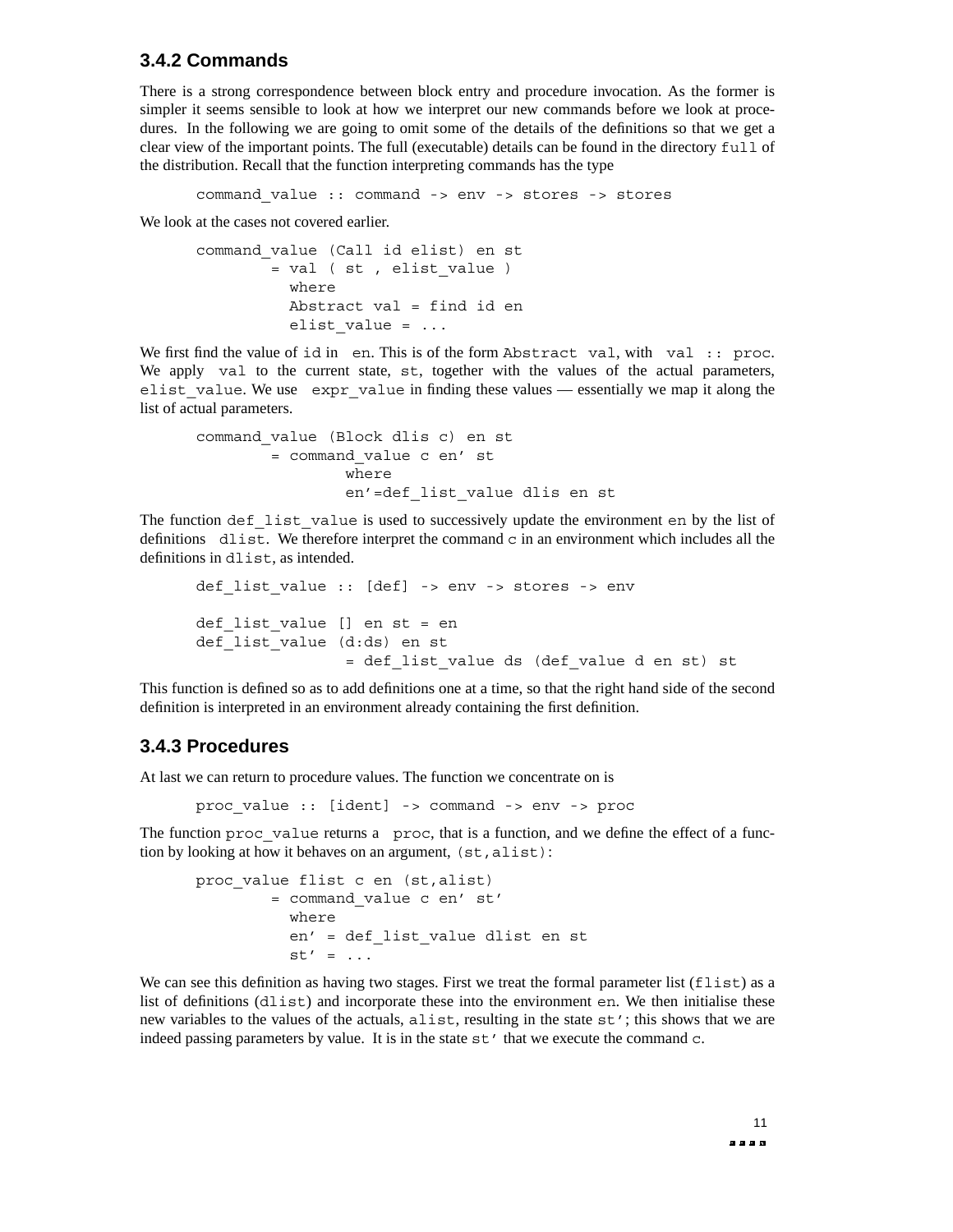The full definition reads

```
proc_value flist c en (st,alist)
        = command_value c en' st'
          where
          dlist = map Variable flist
          en' = def_list_value dlist en st
          st' = initialise st flist_vals alist
          flist_vals
             = map (get en') flist
                where
                get x y = loc
                           where (Loc loc) = find y xinitialise st [] [] = st
          initialise st (f:fs) (a:as)
                = initialise (update st f a) fs as
```
#### **3.5 Defining the rest of the functions.**

In this section we give definitions of  $\exp r$  value and the store manipulation functions. The definitions of b\_expr\_value, find, bind etc. should present no difficulties for the reader (who could find them in the full directory if desperate!) We define expr\_value from the auxiliary function

expr value0 :: expr -> env -> stores -> num

which returns a num rather than the Number num returned by  $\exp r$  value.

Constants are evaluated by finding them in the environment en:

```
expr_value0 (Con i) en st
  = val
     where
     Number val = (find i en)
```
Variables are evaluated by first finding their l-value,loc, in the environment and then looking up the value stored in loc by the store st.

```
expr_value0 (Var i) en st
   = val
     where
     Loc loc = (find i en)Number val = (lookup loc st)
```
Operators and literals are evaluated exactly as before, except for the extra env parameter which has to be passed inwards.

How are the store and environment manipulated? The definitions are standard. update, lookup have the obvious definitions:

```
update x i val = (i, val):xlookup i [] = error "lookup"
lookup i ((j, val):x) = val, i=j= lookup i x
```
free finds the first location not mentioned in the list, and outputs this as the new location.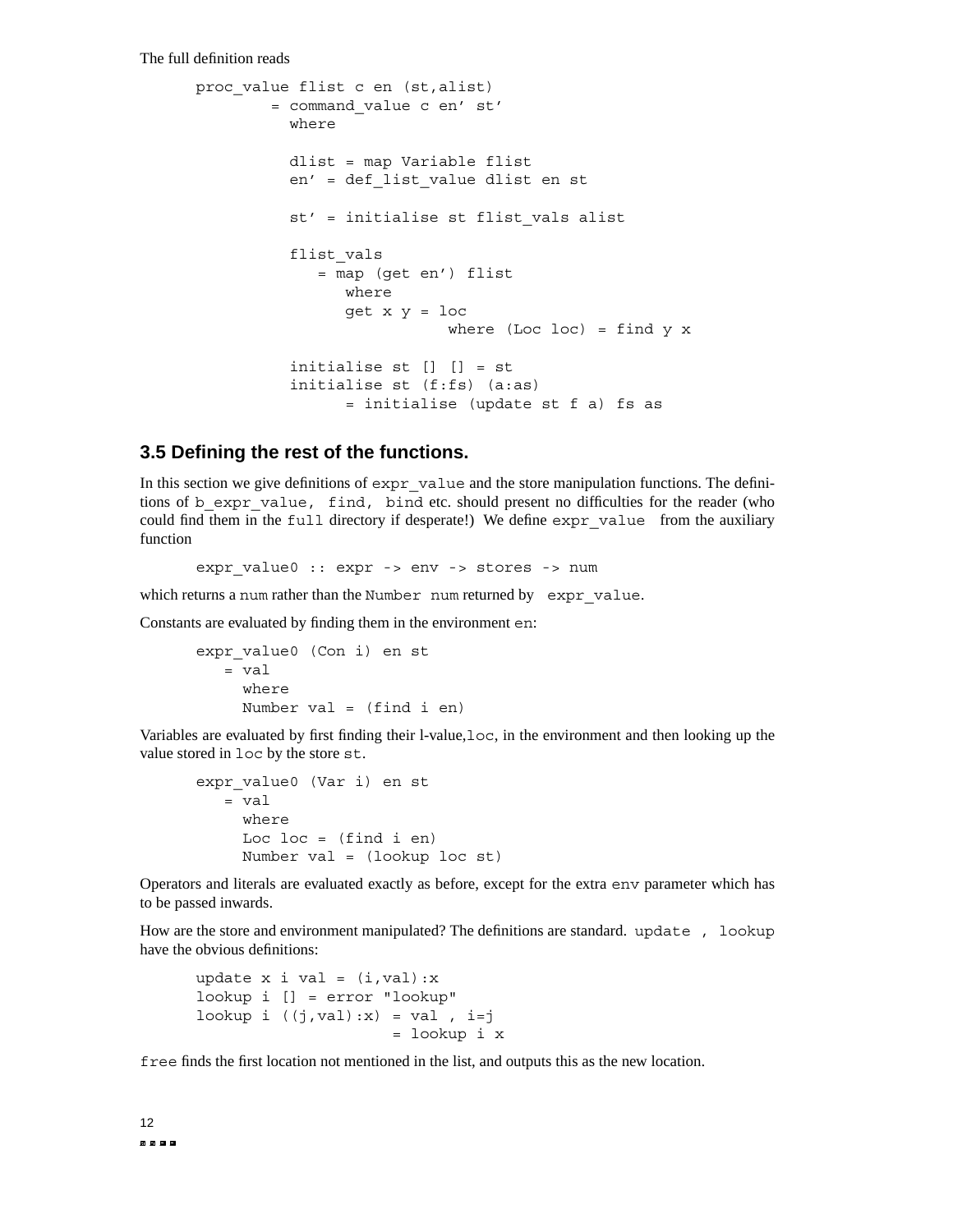#### **3.6 Conclusion**

This section has shown how we treat the semantics of block-structuring and abstraction in a Pascallike language. Although there is some overhead in learning a functional programming language like Miranda, once we have made the investment we can quickly write a concise, unambiguous and executable version of a programming language of substantial power.

Again it is interesting to review the dependencies between the major semantic functions. As before in interpreting programs (which are commands) by means of the function command\_value, we need to interpret expressions and boolean expressions, so we call expr\_value and b\_expr\_value which itself calls expr\_value. We also need to interpret definitions, through def\_value which in turn requires us to call expr\_value (to interpret constants) and command\_value (to interpret procedures); we therefore have a set of functions defined by mutual recursion.

In the following section we shall discuss the semantics of other features in a rather more discursive way.

### **4 Fur ther Denotational Semantics**

In this section we look at the semantics of some rather more complex constructs. An implementation of the functions in the first two sub-sections can be found in full.

#### **4.1 Parameter passing by reference**

When we pass parameters by reference, we bind the names of the formals to the l-values (locations bound to) the actuals. This is, in fact, a simpler mechanism than that for value, as we don't need to perform any allocation — all we do is bind:

```
ref_proc_value :: [ident] -> command -> env -> proc
ref_proc_value flist c en (st,alist)
        = command_value c en' st
         where
          en' = list_bind en flist alist
list bind en [] [] = en
list bind en (f:fs) (a:as)= list_bind (bind f a en) fs as
```
On procedure call, that is when ref proc value flist c en is presented with the argument (st,alist), we form an environment en' from en by binding the formals to the l-values of the actuals — the list bind function achieves this. We then execute the body in this environment, together with the state from the call. An example of a swap procedure can be found in the distribution.

#### **4.2 Recursive procedures (with reference parameters)**

We interpret these exactly as we interpret reference procedures, except that in the environment in which we evaluate the body we want the procedure name already to be bound to its value  $\overline{a}$  a clear case for a recursive description.

In interpreting non-recursive procedures we don't need to know the name to which the procedure is to be bound. Clearly we do in the recursive case, so we need to change the type of our interpretation function so that it takes this name as its first argument.

```
rec_proc_value :: ident -> [ident] -> command -> env -> proc
rec_proc_value id flist c en
        = \text{val}
```
val is a function, which itself is defined thus: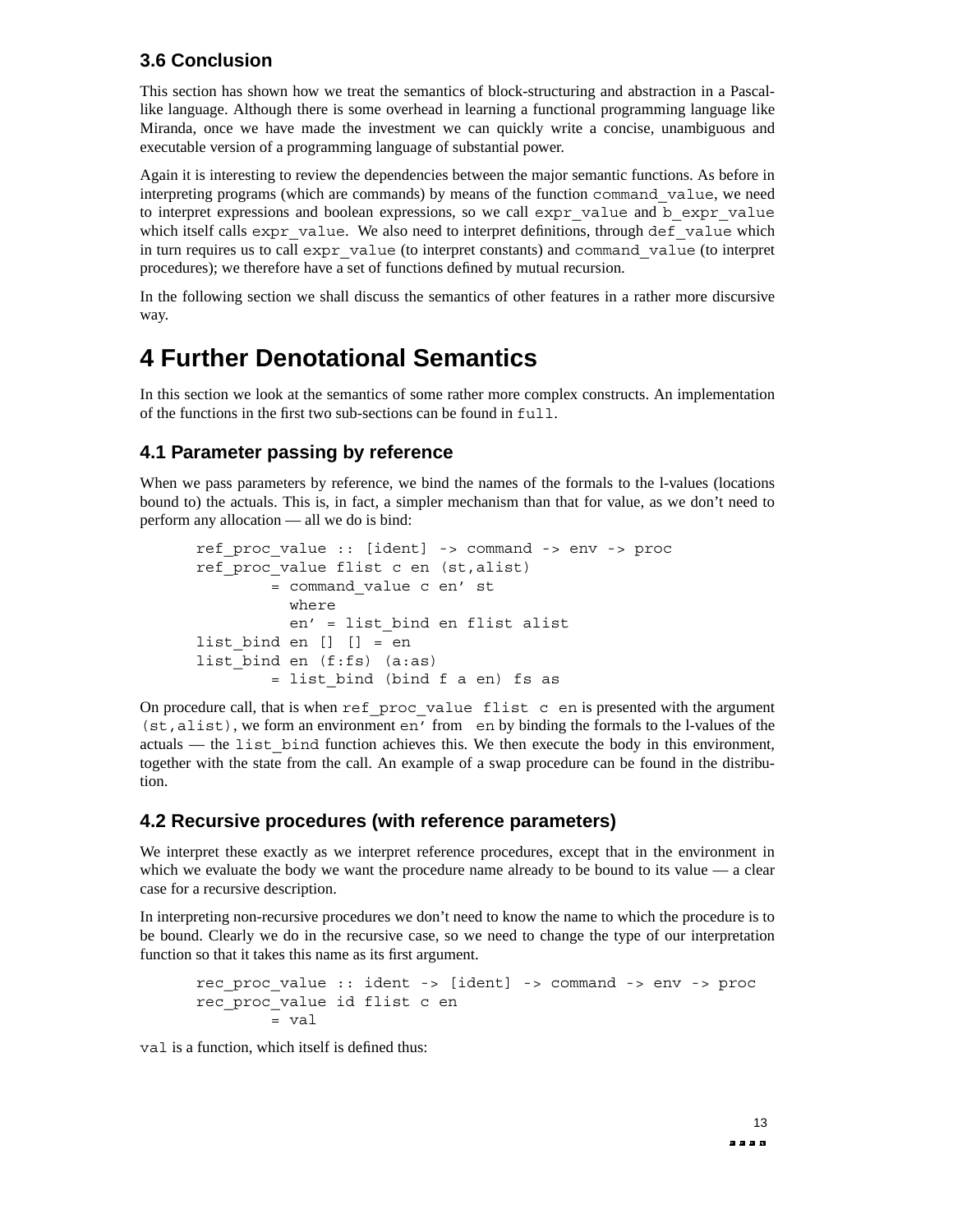```
val (st,alist)
        = command_value c en'' st
          where
          en' = list_bind en flist alist
          en'' = bind id (Abstract val) en'
```
en' is defined in exactly the same way as for reference procedures — it is the result of binding the formals to the l-values of the actuals. en'' results from it by binding the procedure name id to its value val, exactly as the informal description.

How would we interpret a collection of mutually recursive procedures? The same technique will work, except that in the interpretation of the body of each procedure, all the names have to be bound to their ultimate values.

#### **4.3 Parameter passing by value-result**

A variant of the reference parameter passing mechanism is value-result, in which we use the value mechanism, but assign the final values of the local variables to the l-values of the actuals on procedure termination. This variant is found in the directory value result.

#### **4.4 Dynamic binding**

Recall the example procedure from Section 3

procedure joe(y) ;  $x := y + x$ ;

We mentioned there that the l-value of  $x$  is found in the environment in which joe is defined; we could alternatively find its l-value in the prevailing environment when joe is called. This is called dynamic binding; details are to be found in the directory dynamic.

#### **4.5 Expressions with side-effects**

One feature which necessitates us rebuilding our semantics is the function mechanism for Pascallike languages. We can handle its abstraction aspect in exactly the same way as we handled procedures, but a difficulty arises because these functions, which in general cause state changes, are invoked by expression evaluation. This means that all expressions can potentially change machine state, so that we have to revise our evaluation function to one of type:

expr value :: expr -> env -> stores -> (values, stores)

Even if we had avoided storage allocation in the last section we would now have to allow definitions to affect the state, as definitions usually involve expression evaluation.

Let us return to the simple store model of Section 2 for this discussion — we lose nothing (except notational complexity!) by so doing.

expr value :: expr -> stores -> (values, stores)

What happens when we evaluate an expression with two subexpressions, like

(Apply\_nop op e1 e2)

in st?

Given that evaluating either expression  $e1$ ,  $e2$  will potentially change  $st$  we can't evaluate both in st, as we would then not know how to modify st. We must decide to do one before the other, and we have to realise that this choice will have an effect, as evaluating an expression in two different orders will often give two different results. Left to right order is given by: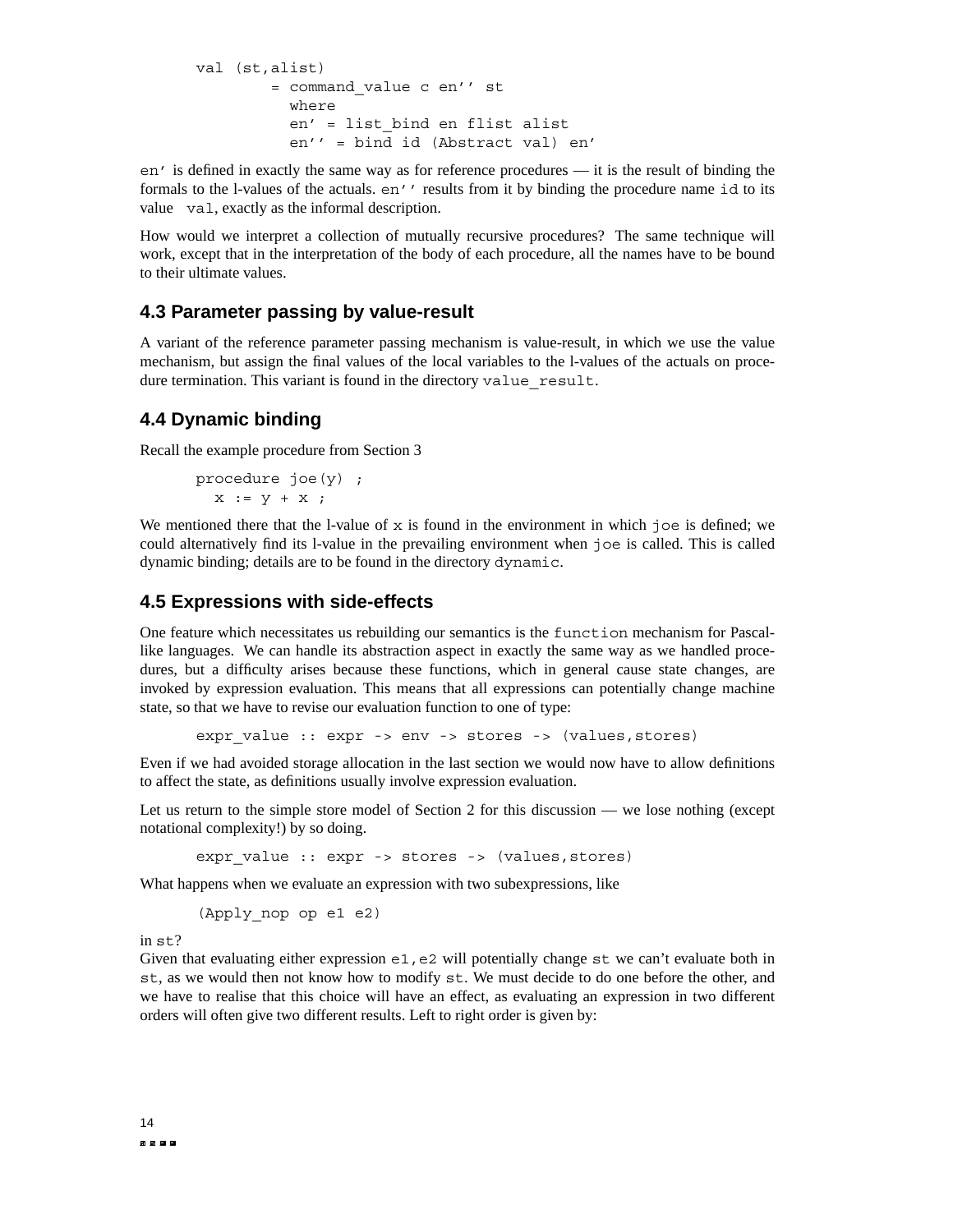```
expr value (Apply nop op e1 e2) st
        = ( val , st'' )
         where
          val = nop_value op v1 v2
          (v1, st') = expr value e1 st
          (v2, st'') = expr value e2 st'
```
More details can be found in the directory dirty.

#### **4.6 Jumps**

In the directory jump we model a simple language containing gotos by taking a program to be a list of labelled commands,

program == [ (label,command) ]

where to the type of commands we add a jump thus

command ::= ... as earlier ... | Goto label

A command can now produce one of two outcomes. It can terminate normally, or it can jump to a label, so we define,

outcomes ::= Ok stores | Jump label stores

We then define the semantic functions; first for commands:

command\_value :: command -> stores -> outcomes

We work as in Section 2, more or less. Example equations from the definition include

```
command_value Skip st = Ok st
command_value (While_Do e c) st
       = sq (command_value c) (command_value (While_Do e c)) st
                        , if b_expr_value e st
       = Ok st , otherwise
command value (Goto l) st = Jump l st
```
The top-level function in the semantics is

program\_value :: program -> stores -> stores

where

```
program value p = label value p (first label p)
```
It is only at the level of a program that we can describe a simple transition from stores to stores — we give a meaning to each label by giving a meaning to the command associated with it. A mutual recursion ensures that if the command terminates normally, we pass control to the next label, whilst if it terminates with a jump, we jump to that label. The crucial definition is, therefore

label value :: program -> label -> stores -> stores

and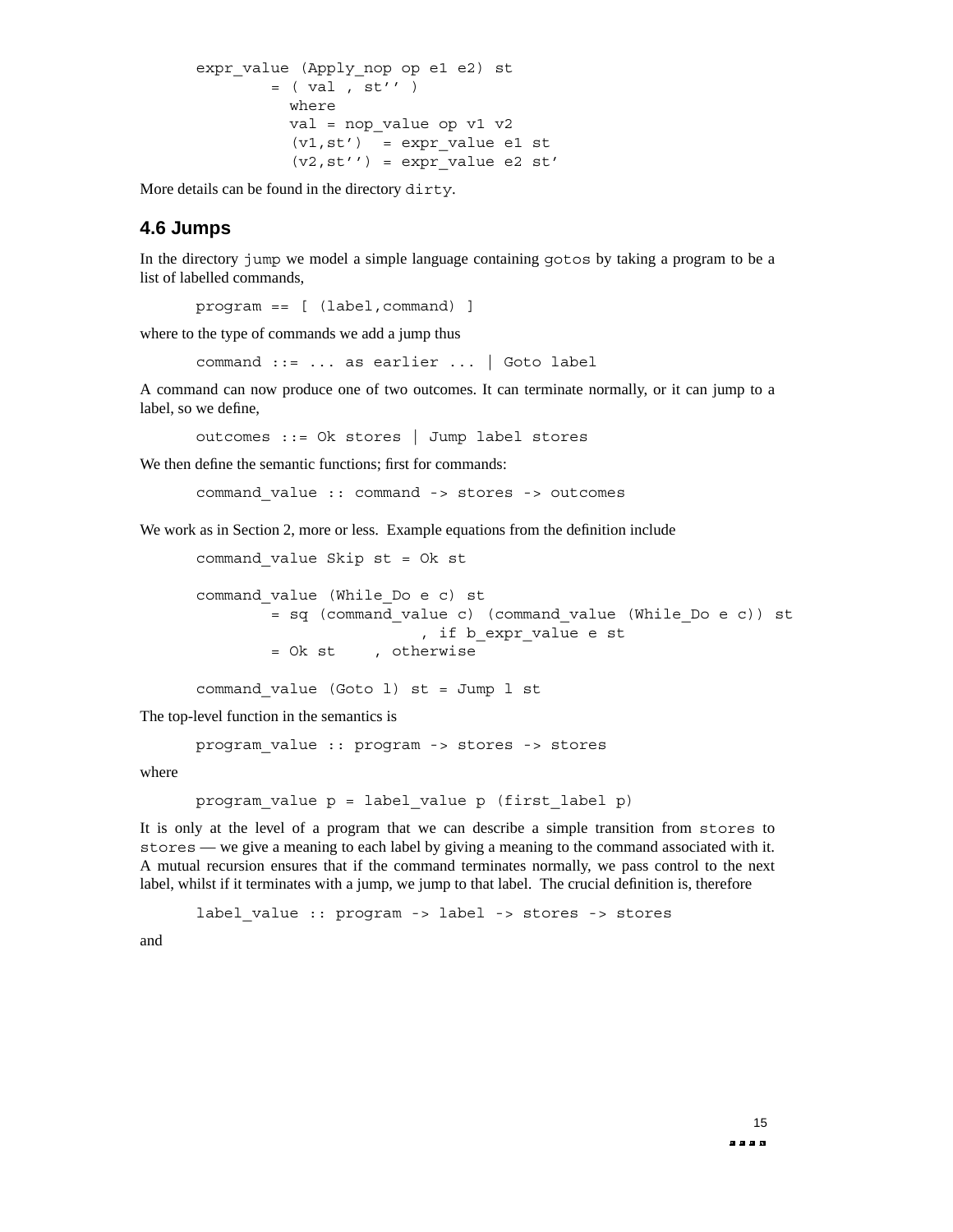```
label value p l st
   = follow (command_value (command_for p l) st) l
     where
     follow (Jump l' st') l
       = label_value p l' st'
     follow (Ok st') l
       = st' , if last l labels
       = label value p (next l labels) st' , otherwise
```
where various auxiliary functions manipulate labels in the obvious way.

This semantics shows the complexity of using jumps — we can only resolve the meaning of a whole program as a single unit, since from any point we can jump to any other.

#### **4.7 Errors**

Some programming errors, like division by zero, can only be detected at run-time, and we should explain how these are to be handled. There are really two approaches.

The first, simpler, technique is to abort on error. This can be modelled using the Miranda error function which causes a Miranda error. If we think about this more carefully, what this implies is that all calculations and computations containing errors are formally undefined. We can actually do better than that, and return an explicit error value. For instance we can define a type of numbers with an error value thus:

```
enum ::= OK num \vertError
```
and redefine division on enum.

```
ediv n = Error, n = Error \ \midm = Error \ \mid /m' = 0= OK (n'/m')where n = OK n'm = OK m'
```
We output Error if either of the inputs is erroneous or if division by zero is attempted, otherwise we perform the ordinary division.

Because Error is a proper value, we can trap and handle it. Such a facility is going to be necessary in describing most languages, which use more sophisticated approaches than the ''dump and run'' of error.

### **5 Operational semantics**

An alternative way of explaining the semantics of the simple language described in

```
basic/abstract_syntax.m
```
is to think of the effect of a command as a sequence of transitions between machine states. (The details for this section are found in the basic opr directory.) We can think of the configuration of a machine as either having halted in a particular state, or as being in a particular state with a command to be executed. In Miranda,

config ::= Inter command stores | Final stores

Expressions are interpreted just as in Section 2. The function interpreting commands is

```
computation :: config -> [config]
```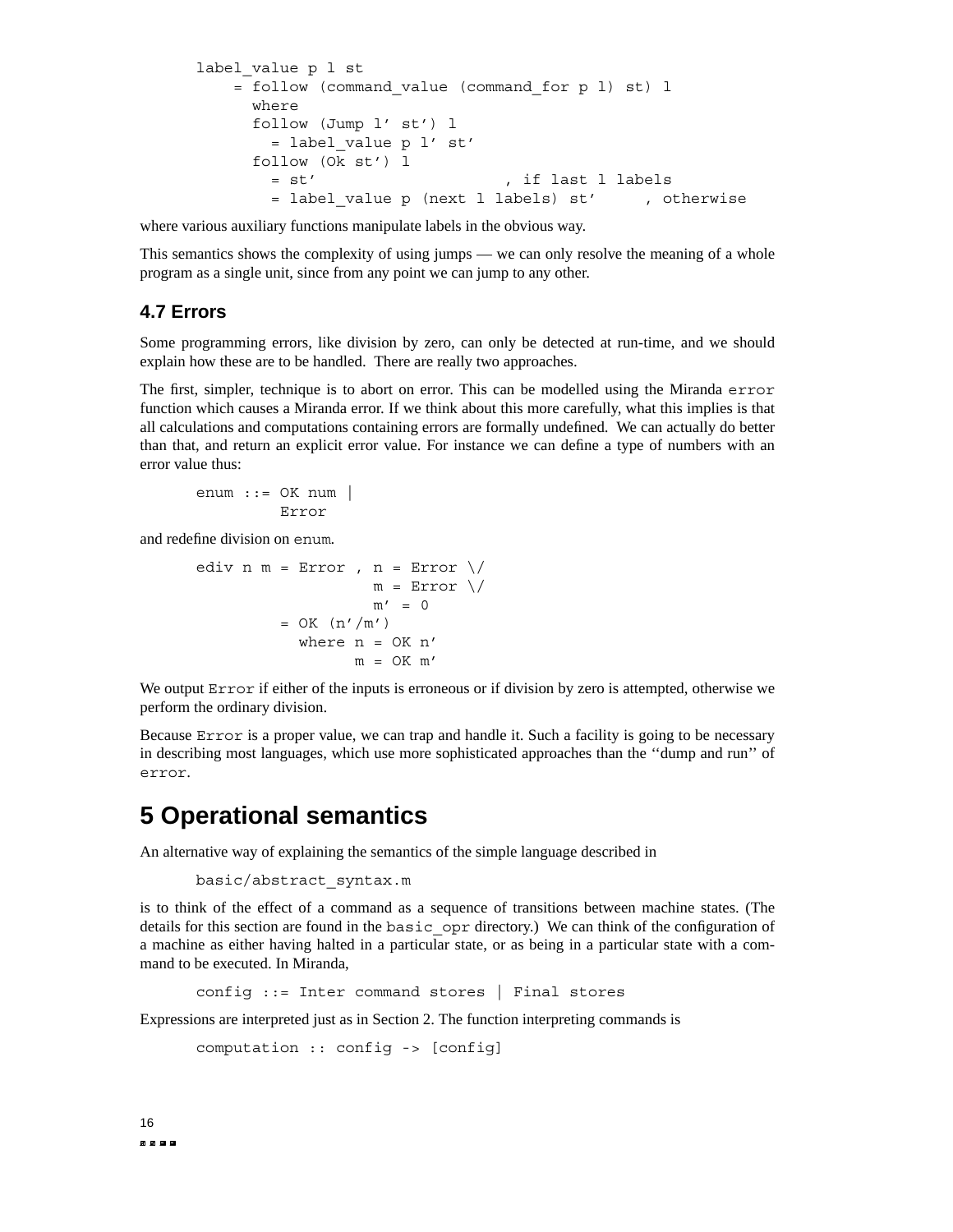and we get a computation by repeatedly taking the next step in the machine:

computation con = [con] , if isFinal con = con : computation (step con) , otherwise

So, we have to define the function

step :: config -> config

The most important cases follow.

A skip command terminates immediately:

step (Inter Skip st) = Final st

In performing an alternative command, we choose the appropriate command to continue with:

step (Inter (If Then Else e c1 c2) st) = (Inter c1 st) , if b\_expr\_value e st = (Inter c2 st) , otherwise

In interpreting a loop, we say:

```
step (Inter (While_Do e c) st)
        = (Inter (If_Then_Else e (Sequence [c,While_Do e c]) Skip) st)
```
What is happening here? We explain one command in terms of another — an alternative between the two cases. In the first we do the command, followed again by the while loop; in the other case, we skip.

In interpreting a sequence of commands we have three cases:

```
step (Inter (Sequence (c:rest)) st)
      = Final stf , if isFinal con' & rest = []
      = (Inter (Sequence rest) stf) , if isFinal con'
      = (Inter (Sequence (c':rest)) st') , otherwise
        where
        con' = step (Inter c st)
        (Final stf) = con'(Inter c' st') = con'
```
In the first case we have one command which terminates in one step; in the second the first command terminates in one step, so we move to the remainder in the next step. In the final case, the first command gives rise to the configuration

(Inter c' st')

in one step, so we continue to execute  $c'$  from state  $st'$  before executing the commands in rest.

An assignment terminates in one step:

step (Inter (Assignment i e) st) = Final (update st i (expr\_value e st))

The other cases of the function are straightforwardly defined.

### **6 Compiling**

A simple stack machine and compiler for the basic language are given in the machine directory. The machine uses a stack of values — numbers, booleans and locations (addresses of positions in the store) — to calculate values of expressions, and has a store in which to record values.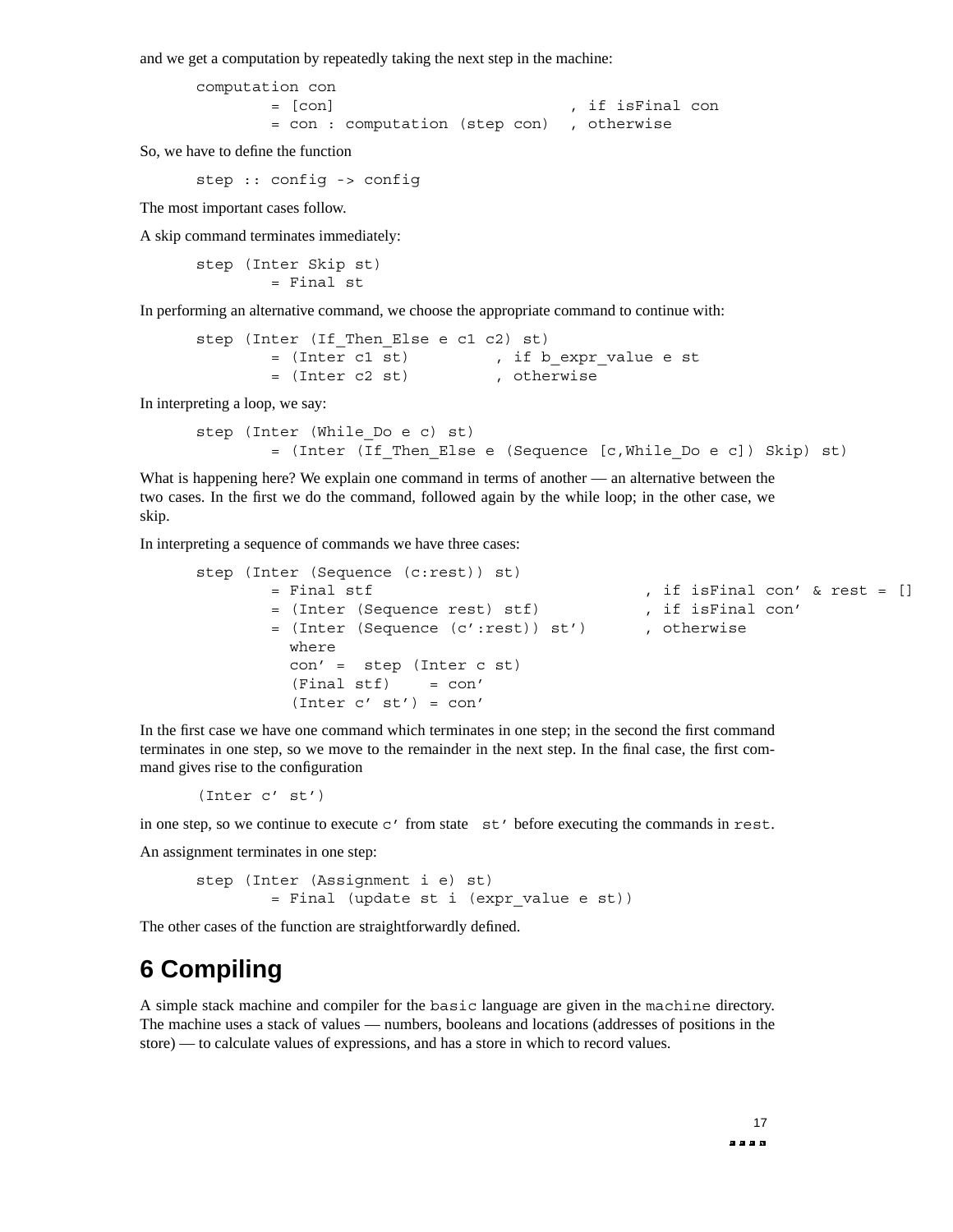The description in the directory consists of three components.

#### **6.1 The code**

The code for the machine is given by an algebraic data type in Miranda, contained in the file code.m.

```
m_code
       ::= Push_num num |
          Do nop nop |
           Do_monop monop |
           Contents ident |
           Push bool bool |
           Do rel rel |
           Do bop bop |
           Do monbop monbop |
           Lval ident |
           Pop |
           Assign |
           Copy |
           Label label |
           Goto label |
           Gofalse label |
           Gotrue label |
           Halt
```
The Push num places a number at the top of the stack. To 'do' an operator, the appropriate number of arguments are taken from the stack, the operator is applied to them and the result returned to the stack. The Lval instruction places a location at the top of the stack, and Pop removes the top item of the stack. The Assign instruction removes a location and value from the stack, and performs the appropriate assignment. The various jump operations replace the code to be executed by the code found by jumping to the appropriate label.

A formal version of this brief explanation is found in the next section, where we give a Miranda description of the machine.

#### **6.2 The machine**

The machine is described in machine.m. The stack of the machine is modelled as a list of items,

```
stack == [item]
```
where each item is either a number, a Boolean or a location:

item ::= N num | B bool | L ident

All the instructions, bar the jumps and halt, pass control to the next instruction in the instruction sequence. We can therefore explain their behaviour simply by explaining their effect on the stack and store. This is the purpose of the

execute one :: ( m code , stack , stores ) -> ( stack , stores )

function. In our definition, we follow the ordering of the algebraic type definition. To push a number, we say

```
execute one ( Push num n , sta , sto )
        = ( N n : sta , sto )
```
whilst a typical 'do' operation works thus, taking its arguments from the stack and returning the result there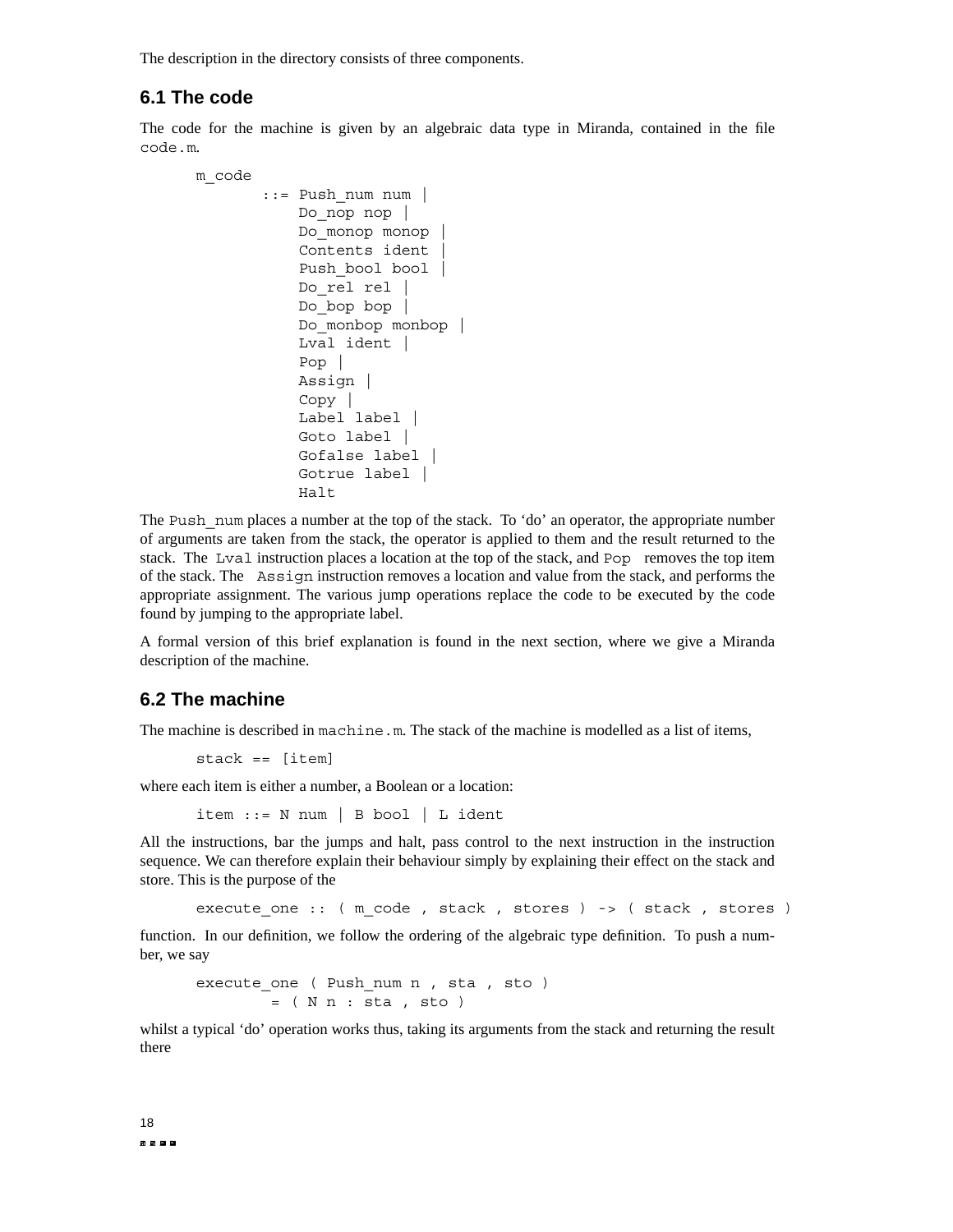execute one ( Do nop f , N v2 : N v1 : sta , sto )  $=$  (N (nop value f v1 v2) : sta , sto )

We get the contents of a location thus:

```
execute one ( Contents ide , sta , sto )
       =(N(lookup ide sto) : sta , sto )
```
and we assign to a variable as follows:

execute one ( Assign , L ide : N n : sta , sto ) = ( sta , update sto ide n )

A label is simply treated as a 'null' operation,

execute one ( Label 1, sta , sto )  $=$  ( $sta$ ,  $sto$ )

The other cases can easily be reconstructed by the reader, who can also find them in the file.

Program execution is modelled by

execute  $::$  [m code] -> ( [m code] , stack , stores ) -> ( [m\_code] , stack , stores )

The triple ( $[m \text{ code}]$ , stack, stores ) represents an intermediate configuration of the machine, consisting of

- a code sequence to be executed;
- a stack of values; and
- a state of the store.

The effect of executing the program is to give a final such configuration.

The interesting cases are given by the jumps. For instance,

```
execute pro ( (Gotrue l) : re , B b : sta , sto )
       = execute pro ( re' , sta , sto ) , if b
       = execute pro ( re , sta , sto ) , otherwise
         where
         re' = follow l pro
```
In the case that the top of the stack is True, we make the jump; the function follow finds the target of the jump, and execution resumes there; in the other case, execution continues from the point after the jump instruction. Goto and Gofalse are modelled in a similar way. The Halt instruction halts execution, and any other instruction causes a single step of execution:

```
execute pro ( ins : re , sta , sto )
        = execute pro ( re , sta' , sto' )
         where
          (sta', sto' ) = execute one ( ins, sta , sto )
```
Now we have a formal model of our machine, we can give the compilation algorithm for the basic language.

#### **6.3 Compiling the language**

To compile an expression we give the function

compile expr :: expr -> [m code]

A variable has its contents placed on the stack,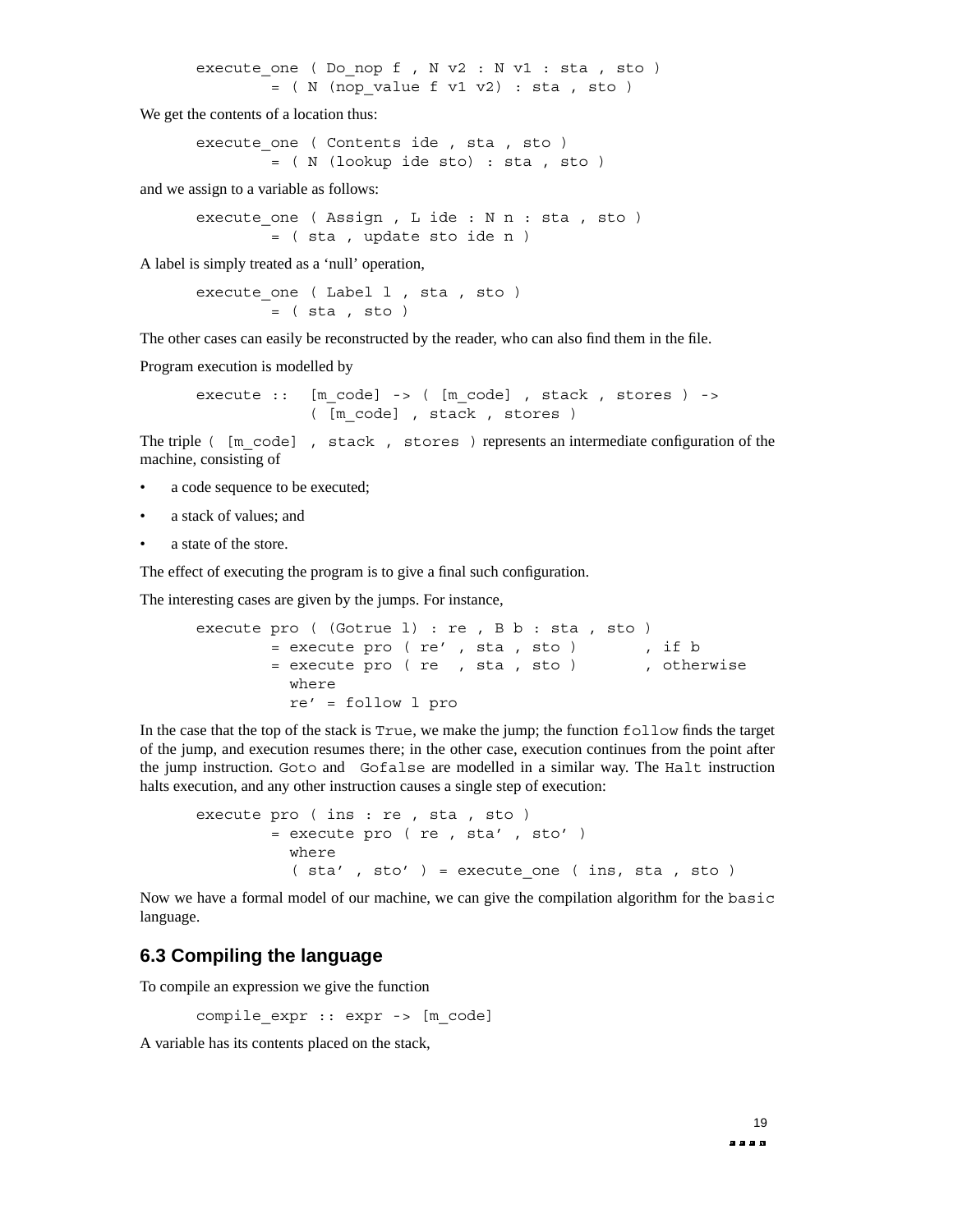compile expr (Var ide) = [ Contents ide ]

and a number is pushed:

compile  $expr (Num n) = [ Push num n ]$ 

The substantial case is of an operator; for instance, a binary operator gives the code:

compile expr (Apply nop f e1 e2) = compile\_expr e1 ++ compile\_expr e2 ++ [ Do\_nop f ]

which we can see corresponds to the way we executed a numeric operator above. Compiling the other numeric and boolean expressions is similar.

The code for a skip instruction is null,

compile command Skip = []

and for an assignment

```
compile_command (Assignment ide e)
        = compile_expr e ++ [ Lval ide , Assign ]
```
In compiling structured commands such as If Then Else we produce code containing jumps. For example,

```
compile command (If Then Else be c1 c2)
        = compile b expr be ++ [ Gofalse newlab ] ++compile command c1 ++ [ Goto newlab' , Label newlab ]
         ++ compile command c2 ++ [ Label newlab' ]
```
We first evaluate the condition, hence the code

compile\_b\_expr be

If the result is false, we jump to the code for the 'else' case , c2 — hence the Gofalse; otherwise, we do the code for the 'then' case, and jump over the c2 code to newlab'.

For the While\_Do we have

```
compile_command (While_Do be c)
        = [ Label newlab ] ++ compile b expr be ++ [ Gofalse newlab' ] ++
          compile command c ++ [ Goto newlab , Label newlab' ]
```
and a similar translation gives the code for the Repeat Until command.

We have glossed over exactly how the new labels newlab etc. are supplied to the compiler. In fact our function is of type

compile command :: command -> labeltree -> [m code]

where the second argument is a tree of labels, generated separately to provide the appropriate labels. In the case of the If Then Else command, the labeltree will be

Iftree newlab newlab' tree1 tree2

providing the two new labels and the trees to be used in the component commands. The definition then reads

```
compile command (If Then Else be c1 c2)
                (Iftree newlab newlab' tree1 tree2)
        = compile b expr be ++ [ Gofalse newlab ] ++compile command c1 tree1 ++ [ Goto newlab' , Label newlab ] ++
          compile command c2 tree2 ++ [ Label newlab' ]
```
in which it can be seen how the labels are distributed. Full details are to be found in the compile.m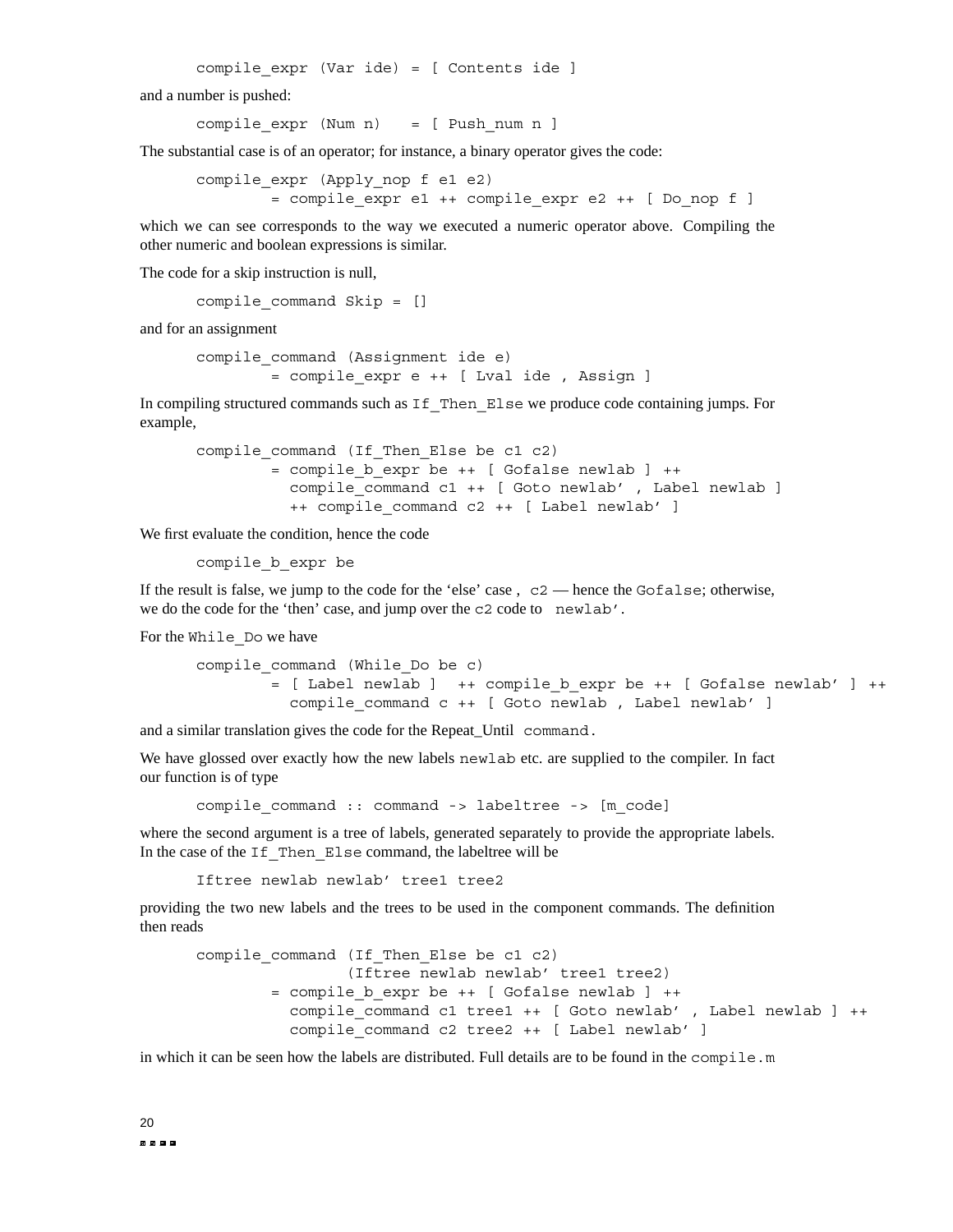#### **6.4 Conclusion**

Putting the three files together, we have a machine to compile and execute our programs. We can compare this with the semantics given earlier, and indeed we can prove that the implementation is correct. For example, we can prove that executing the code for an expression results in a stack with the value of the expression at the top — the proof is by structural induction over the complexity of the expressions.

In a similar way we can prove that our commands are implemented correctly; in this case fixed-point induction has to be used.

### **7 On the approach of this work**

The approach to explaining semantics which we have introduced here has a number of advantages.

- The semantics is presented in a familiar language. In presenting the operational semantics given in Section 5 I was surprised to find that students were happier with the Miranda description rather than the more abstract and less cluttered rule-based version. Each different type of formal language imposes a learning overhead, and so it can be more effective to use a familiar language, even at some cost in elegance.
- The semantics is type checked and executable we can interact with it and can therefore be sure that it works as we wish. We can validate it, in other words. Again, for students, it is a bonus to be able to experiment with the semantics as well as to read it. From another point of view, the approach allows us to prototype language features.
- The semantics makes a clear distinction between the functional description of the imperative (which this semantics gives) and a domain-theoretic description of recursion. Other approaches can tend to conflate the two, leading to confusion.

Clearly there are disadvantages here too. The approach leaves some issues implicit – what the exact form that product (tuple) types take is a case in point – and it can also make it difficult to specify clearly or abstractly certain parts of languages. Notwithstanding this, we feel that it provides a useful learning tool in explaining abstract ideas in an approachable way.

### **Appendix – Explaining Recursion**

The aim of this appendix is to show how recursion can be given a sensible, mathematical explanation. The essence of a recursive description is that it uses the object being defined within the description itself: it is self-referential and self-referential definitions can be troublesome.

In a certain town every man is clean shaven. Some men shave themselves and others are shaved by (male) barbers. One barber is special, in that he shaves every man who does not shave himself (and no others). Who shaves the barber?

If the barber shaves himself, then by his description he must be someone who does not shave himself, yet if he is such a person, then he must, by his description, shave himself! This is one form of Russell's paradox, and it illustrates the problems that self-reference can generate.

The way that we interpret recursion is by producing a system of approximations to the object defined. We are familiar with this technique from the numerical solution of equations, and so we first recall what we do there.

We look at equations of the form

file.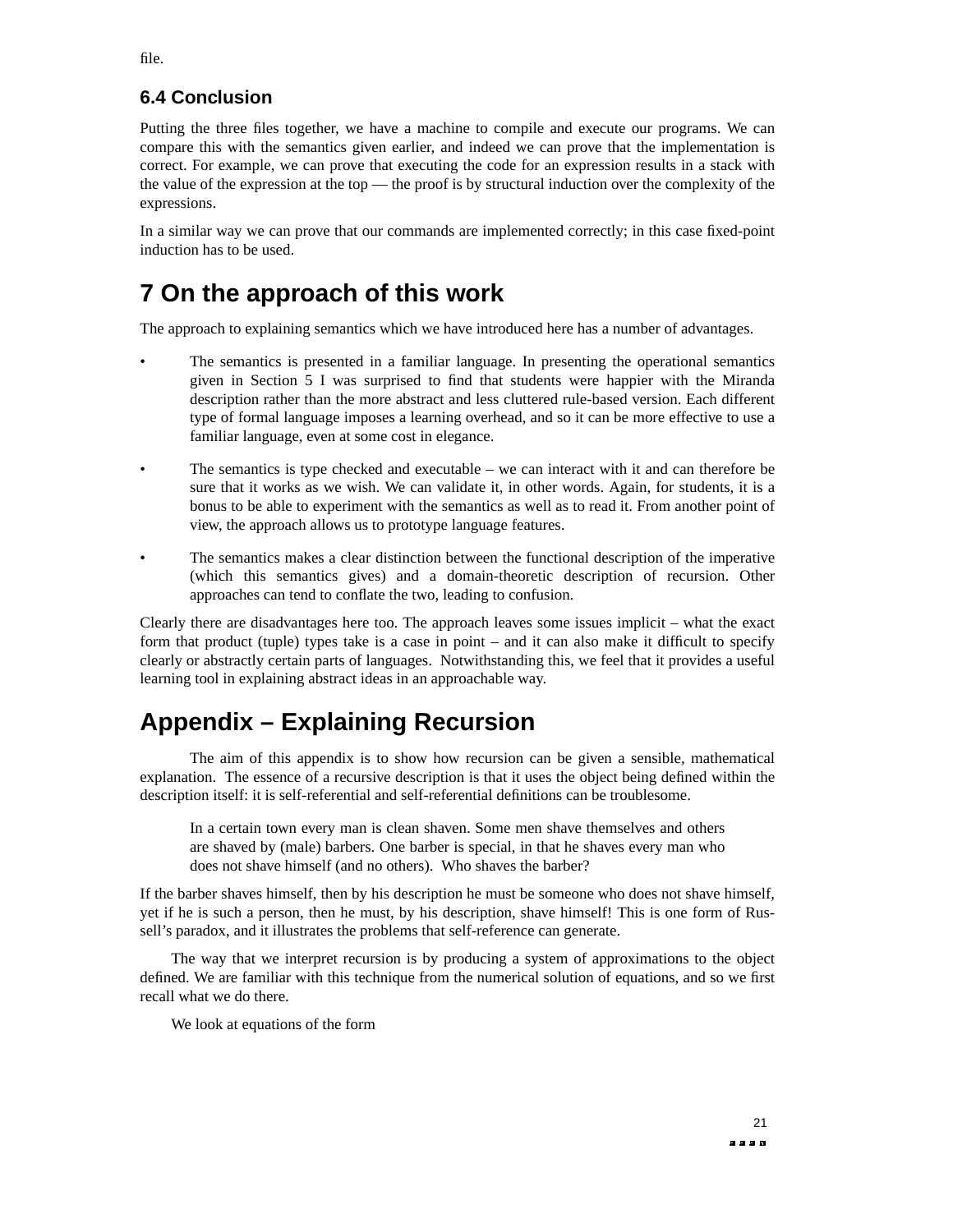$$
x = f(x) \tag{1}
$$

such equations form a larger class than might be imagined at first sight; we can rewrite

$$
x^2 = 2
$$

as

$$
x = (x2 + 2)/2x
$$
 (2)

for example. Note the similarity of this to a recursion equation. It defines a solution( $x$ ) in terms of itself  $((x^2 + 2)/2x)$  — the only difference is in the kind of object that we are defining: here we define a number , or collection of numbers, whereas a recursion equation usually defines a function.

How do we solve something like (2)? As we said, we use (2) to give us a sequence of approximations, thus:

$$
x_0 =
$$
 start  
 $x_{n+1} = (x_n^2 + 2)/2x_n$ 

and in general for an equation like (1),

$$
\begin{array}{l} x_0 = \text{start} \\ x_{n+1} = f(\ x_n) \end{array}
$$

The solution we generate is given by the limit of the sequence  $\langle x_{n} \rangle$ . The equation (2) gives a sequence of approximations to the square root of 2. The solution itself is none of these approximations — it is an infinite decimal.

Now, how are we to ''solve'' or explain a recursive definition like

$$
\begin{array}{rcl}\n\text{fac p = 1} & , & p <= 0 \\
& = p * \text{ fac (p-1)}\n\end{array}
$$

or

$$
\begin{array}{lll}\n\text{qsort} & [] & = [] \\
\text{qsort} & (a:x) & = \text{qsort} \ (\text{less a x}) + \text{+} \\
& [a] & + \text{qsort} \ (\text{more a x})\n\end{array}
$$

where less, more are auxiliary functions with the obvious definitions? We do it in exactly the same way that we did for our square root. We take  $\text{fac}_{0}$  qsort<sub>0</sub> to be suitable starting values (more below) and generate successive approximations thus:

$$
fac_{n+1} p = 1 , p \le 0
$$
\n
$$
= p * fac_n (p-1)
$$
\n
$$
qsort_{n+1} [ ] = []
$$
\n
$$
qsort_{n+1} (a:x) = qsort_n (less a x) ++
$$
\n
$$
[a] ++
$$
\n
$$
qsort_n (more a x)
$$

We use the definition to generate the next approximation from the previous one, and we hope that the sequence takes us to a solution of the equations. What should our starting functions be? The obvious choice is to start out with nothing, in other words we take  $\arccos \frac{1}{\log 0}$  as  $\arccos \frac{1}{\log 0}$  to be completely undefined: whenever we try to find one of their values, our computation does not terminate, (we go into a ''black hole'', as it were.)

What do the approximations look like?

$$
fac_{0} p = \text{undef}
$$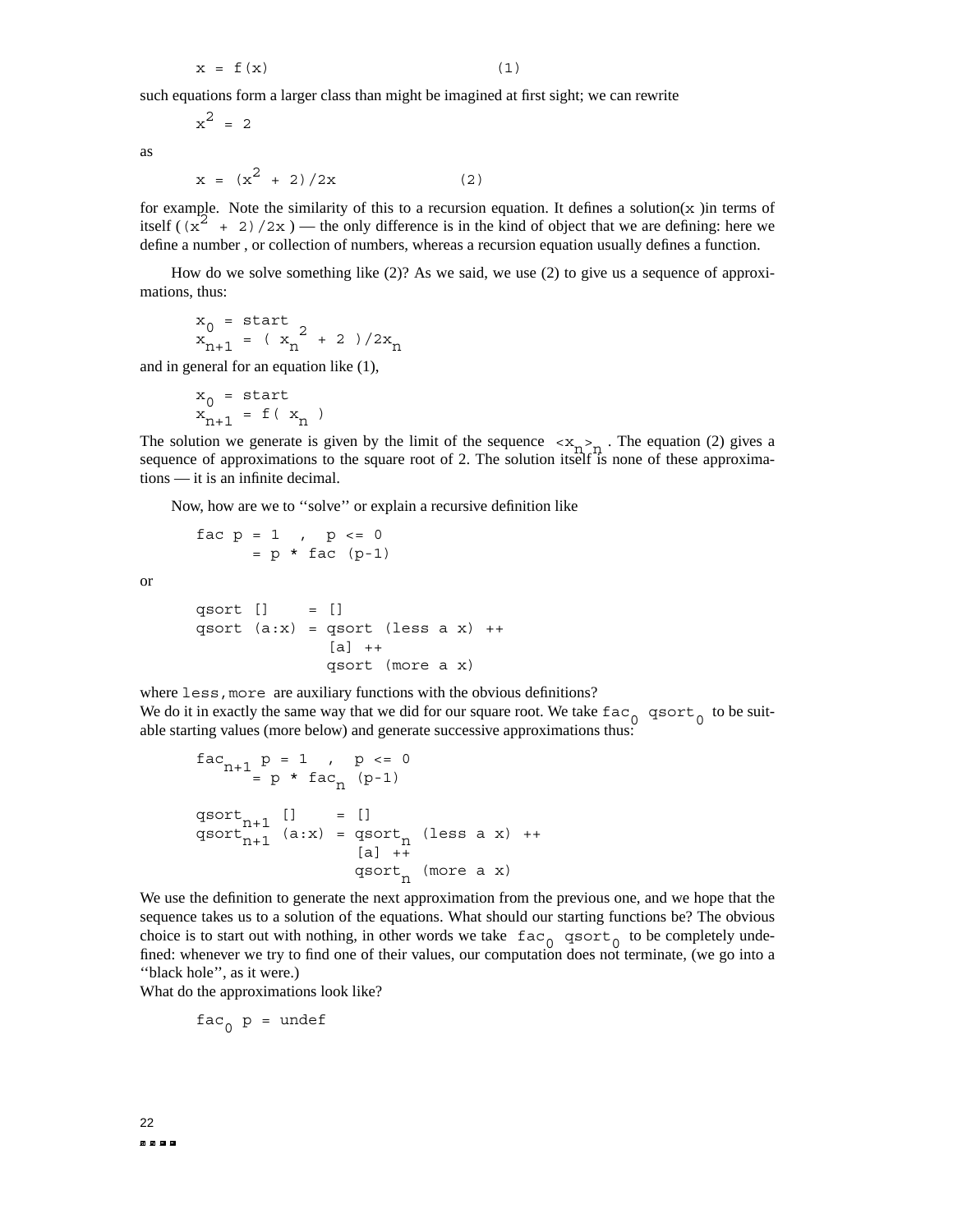$fac_1 p = 1$ ,  $p \le 0$  $= p * fac_{0} (p-1)$ 

so

$$
fac_1 p = 1 , p \le 0
$$
  
=  $undef$ 

$$
fac_2 p = 1 , p \le 0
$$
  
= p \* fac<sub>1</sub> (p-1)

so

$$
fac_2 p = 1 , p <= 0
$$
  
= 1 , p = 1  
=  $undef$ 

Similarly,

$$
fac3 p = 1 , p <= 1 = 2 , p = 2 = under
$$

and so on.

We can see that

- The approximations never disagree on the values that they do define  $-$  it is only that some approximations may give a value and others not.
- The further we go along our approximation sequence, the more information we derive. (Strictly, we should make the weaker claim that we never lose information.)

These properties can be proved to hold of any sequence of approximations thus generated, and the properties are sufficient to imply that there is a unique smallest function defined by a recursion equation. Formally we define it by saying

fac  $k = 1$ 

if and only if for some n ,

 $fac_n k = 1$ 

In our analogy of equation solving we were led to the view of a real number, like the square root of 2, being given by a sequence of approximations. Based on this idea, we build the model of the real numbers given by Cauchy or Dedekind. In a similar way, we can build a mathematical structure of functions, called a domain, out of our function approximations and their ''limits'', which we obtain from sequences like  $\langle$  fac<sub>n</sub> $>$ <sub>n</sub>. A gentle introduction to this work is provided by [Schmidt] or [Winskel].

We have show that there is a sensible way for us to give meaning to the recursion equations which form the heart of Miranda and therefore of our semantics. The techniques we have used are based on numerical techniques, and make sense of ''nonsensical'' definitions like

 $f(x) = f(x+1)$ 

or our 'definition' of the barber — the objects in question are simply undefined, a situation which we are used to in computing.

### **Bibliography**

Schmidt, D.A., *Denotational Semantics*, Allyn and Bacon, 1986.